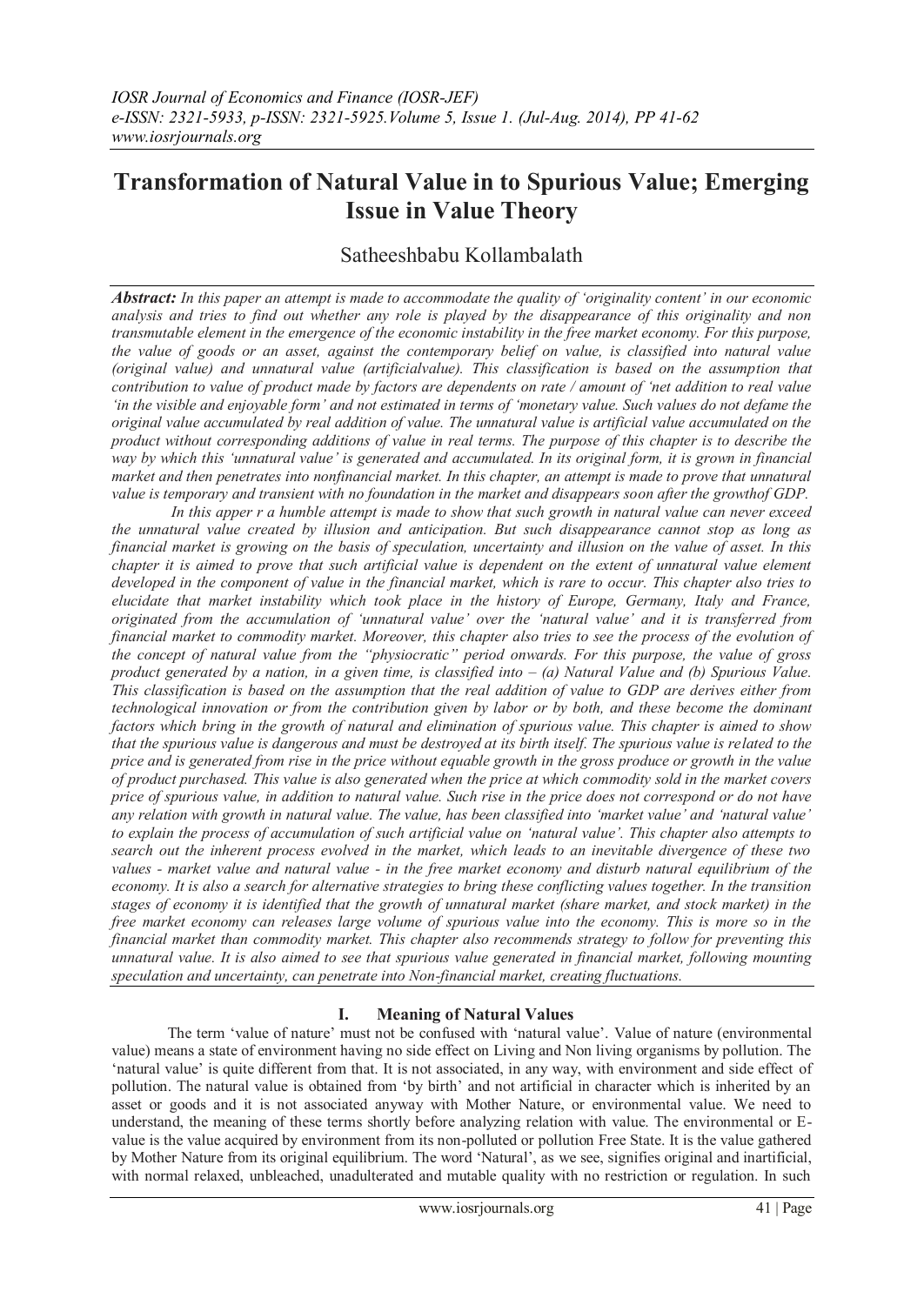quality, there will be the substances that is condensed and embodied in product which carries with definite path of movement with clear destination and reveal frankness in the thought .This isvalued as permanent, non depreciable and illegitimate quality that perpetually points to demerits of unnatural element containned.

All good things, which exist, are the fruits of originality'. (J.S Mill). A society made up of individuals who are well capable of original thought would probably be unendurable (H. L Mencken) as truth. However, the application of this originality content (Natural) in the economic theory of crisis is similar to the application of truth in our life as Gandhi did in his experiments of truth. Such enquiry is very vital to find the original source of deviation of economic equilibrium established by originality content at its origin and which was interpreted wrongly. Wicks and Fridrich von Wiser who had developed ‗Natural value' concept, which was based on subjective estimation of value, were responsible for development of treacherous attitude to society and behaved sanctimoniously. Such deviation from originality in our economy is similar to disappearance of our truthful behavior which can produce adverse effect to some extent and which leads to economic crisis. This has to be analyzed before seeking the source of economic crisis. The relation between originality concept and market price cannot be neglected while analyzing the strength of Natural Value of the economy — opposite of fictitious value. Such natural substances in the Market are depend on the difference between the original price at which exchange should take place (natural value) in the market and the prices at which good are actually sold (market price) in the market, as per direction given by market force. If transaction is completed at price equal to original value, it is the indication of normal function of economy where there is no excess demand or short demand or excess supply or short supply. If Price is pushed up by excess demand factors, the prices of such commodity will neither be equal to value nor be original, but spurious.

The speculation and demand and supply force cannot push up the original value. We can impose artificial value on natural and unchangeable value and it is done by subjective imputation over which market has dominant role .Such imputation is based on subjective estimation and speculation which have no place in the value in real world. But certain thinkers — Marshal and Stanly Jevons and Wick sell — have misguided us by including illusion' in the value concept and thereby leads economics into a dismal science. What is original or non fictitious value? In real world, the original value as put forth by labour, as said by Karl Max, never reflect in market as long as speculation and illusion decides market value overriding original value. The value, which is determined by the strength of combination of original element contained in the goods or in the asset and, the value, which do not increase, merely by speculation of investors, illusion and uncertainty element of future course of action is the summary of' Natural Value'. The Natural value is the ori ginal value that cannot enhance artificially merely by the immaterial force of demand and supply working in free market economy or by speculation or hoarding. The value that grows with corresponding growth in GDP is natural value. Friedic von Wieser (1851-1926) of Austrian School of Economics is the noted thinker to draw the importance of Natural Value in the economic analysis of value for the first time and went a little ahead of contemporary economists in the estimation of value based on the social value, which, no other Marginal economist had thought of. We must salute him. Weser's value theory asserts that any value theory should be based on natural value (naturliche Wert) and value is natural phenomenon, and should be independent of economic system. His idea of natural value upholds that the value of property/asset in its natural form in market economy is a dream and is determined, outside the original value of the product or asset, by illusion and speculation which is dependent on the distribution of income between different classes.

The social value — which is dependent on natural value — can never be expected to rise, but diminishes and continues to diminish according to growth of uncertainty element in the economy which depends on the extent of equal distribution of income. His theory, in one sense, is a great contribution to economics in shedding light for future research. His natural value does not relate to original and hence it defeats the original character of substance. Such deviation, will lead to crisis in the capitalist system. The true value with its dignity cannot appear in free market system. The value of air which contains oxygen – that we breathe — cannot be estimated and would not reflect in the market and its value, will not fall below the original value irrespective of changes in market force and illusion and it is social/universal property The unnatural value is the value that can be enhanced by speculation, illusion, and uncertainty created by bidders or Bulls and grows and disappears like bubble with no real foundation in the economy. This artificial value grows spuriously without any growth in the GDP or without any addition to the existing content on product and it generates stimulus for bubble, which spontaneously penetrates from financial market to commodity market and leads to turbulence in economy. The unnatural value does grow in Financial Market and then penetrates into Commodity Market and create spurious value. To get sense of it, let us assume that the value contributed by shares of stock market towards GDP of Rs1crores is Rs.20,000/- Lakh and it is the contribution of share value alone to GDP. Assume that GDP has grown 5% pa (5,000 crores), so that value of GDP is increased from 1 Lakh crores to 1, 05,000/- crores and it includes 5% growth in the share value in real term. The seeds of disequilibrium begin to grow and growth of share market and growth of commodity market are not corresp onding to each other and never tally and share market grows about 20-30 times high than commodity mark et. Suppose, the share value has increased from 20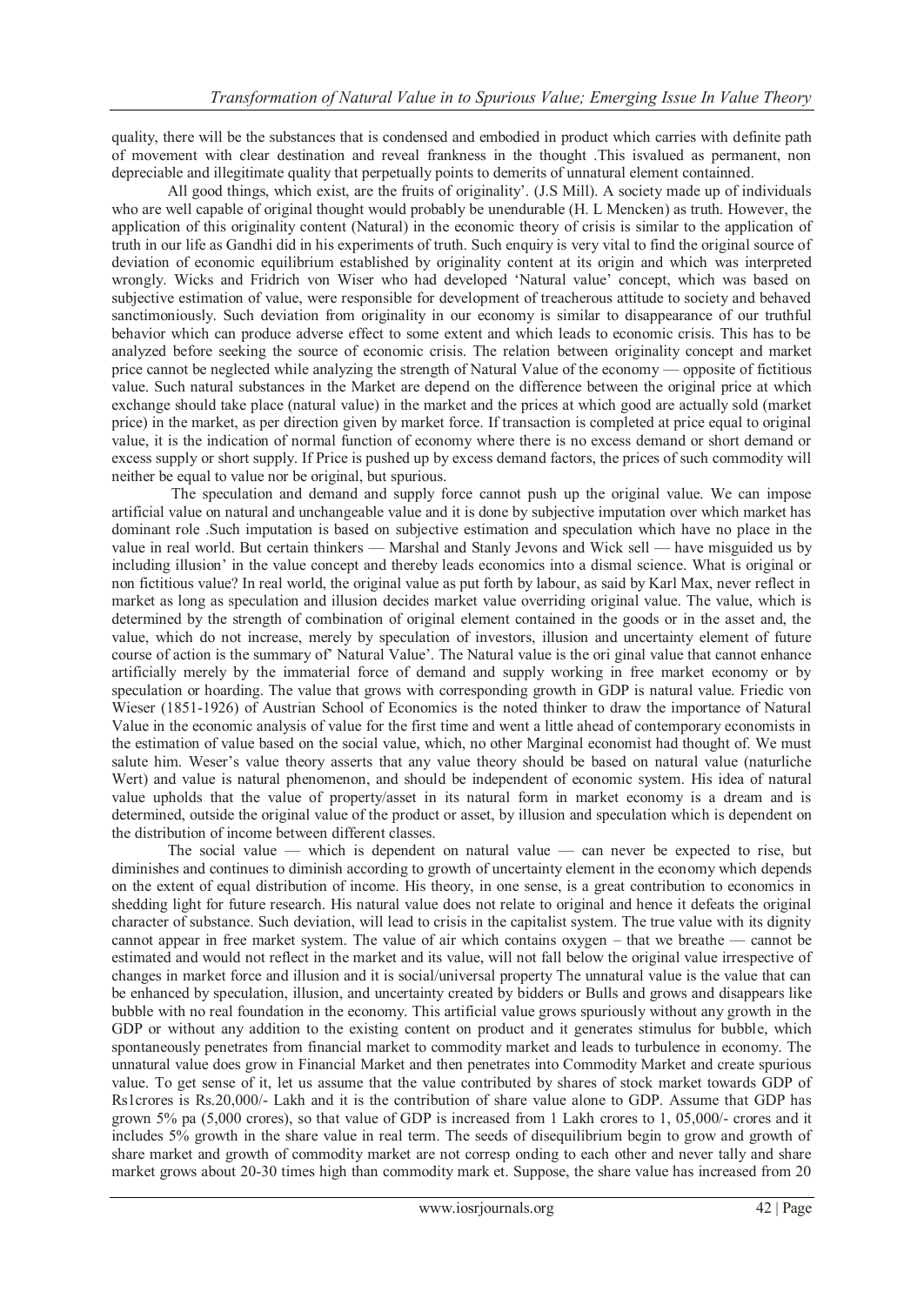crores to 30 crores in this period and, the share value has grown from 20,000 crores to 30,000 crores during this period. It means that financial market has grown by 50% per year, while commodity market corresponding to GDP, has grown only by 5%. The excess share value by, 45% over the GDP is 'spurious value', because there is no corresponding growth in the GDP according to growth in the value of share in the share market. In this example, it is found that the growth of financial market is much faster than commodity market, due to speculation, uncertainty, and illusion of investors, which do not leads to expansion of production. A high negative correlation has existed between stock and commodity prices over the past 140 years (Hanabuchi).The commodity market develops when stock market is in crisis. The reason is disinvestment of spurious fund from financial market to commodity market which encourages the growth of market of artificial value. The value to the public, as conceived in illusion, consists of spurious value but social value excludes artificial and spurious value.

The total value content minus uncertainty and speculation elements induced value is natural value. The unnatural value is the value accumulated by illusion, speculation, and spurious rise in value without any growth in the commodity market or without growth in the GDP. The growth of such value is equal to difference in the excess or short of demand over supply force created by illusion. The Commodity Market cannot expand merely by speculation and illusion. It is foolish to believe that the growth of Share Market can boost the economy. The speculation, illusion, and uncertainty do not helps to expand natural value of product and is an illusionary growth with no foundation in the commodity market.

A meaningful analysis of value should be based on the natural element, embodied in the product that comes under transaction. This natural or original element is not surreptitious. Yet they are at times being overlooked and hence absent in, many of the studies relating value, available from Physiocrates onwards. I am now more concerned with these marketing reflections of originality element contained in all goods in the determination of value product for society as a whole and in which they gave least significance to subjective value. Certain utilitarian economists such as W. S Jeovan (1835-1882) and Marshal did not treat value concept, for society as a whole, and gave importance to subjective valuation method. In this concept, we study the impact of environmental value and 'Natural Value' (original value) in determination of the value for society. "That value which arises from the social relation between amount of goods and utility, or value as it would exist in the communist state; we shall henceforth call "Natural Value."(Friedrich. VonWieser 1851-1926). By this social relation of value, he means total value, in economic sense, enjoyed by society and it is the result of combined effort of people, but utility obtained from this produce, is distributed according to ability to pay and it is limited and restricted among a few classes and there is no relation between net contribution to social product and total share of GDP taken by purchasers and failed to explain Social Benefit derived from the goods in his value concept which he loosely called natural. In this accumulation process of artificial value, this artificial value increases as economy moves from one state to another. By this concept, I try to define, artificial value and natural value separately from the total valuation of goods marketed. We can now see what does mean by this value and its influence in the determination of value, for society as a whole separately. To understand the natural value and its relation to price, we need to study about the market value. The market value is the value that determines the value according to strength of relative demand and supply force, under existing pattern of technology and prevailing quantity of money in circulation. The market value signifies the value depth determined by market force. It is not actual expression of original value, acquired from actual growth of products in the nation. Market value is not a permanent value, and is not consistent with actual growth achieved in the economy. It is transient and temporary and is subject to change according to change in the speculation and trading practice and uncertainty in the behavior of bulls.

If market value goes up above natural value and if price of assets goes on to rise without corresponding growth in the value of assets, the boom starts to blow off and economy falls into crisis. The concept of natural value is predominantly associated with prices of shares/stock, though it has significantly less asso ciation with commodity market. The market value of shares, as seen in share market, is determined more by demand and supply forces — forces outside labour content — than growth rate of profit of the respective firm. The demand consists of actual demand generated from the prevailing market force — the determinant of natural value — as well as demand generated from the expectation of future rise in value — the determinant of spurious value — are the two components of market value. With regard to share, the actual value of share is to be determined on the basis of dividend contributed to each share from the actual growth of business. The ‗expectation'- generated demand for shares by ‗Bulls' has least part in the natural value creation process. The bulls create speculative demand for shares, by bulk purchases and impose artificial value on the stock that raises the market value, much above the actual value. In other words, market participant creates speculative demand and drive the stock price above the original value. Any additional value re-imposed on the natural value by the drive of speculative demand is the spurious and unnatural value and it is created without any positive development in the profit of the company.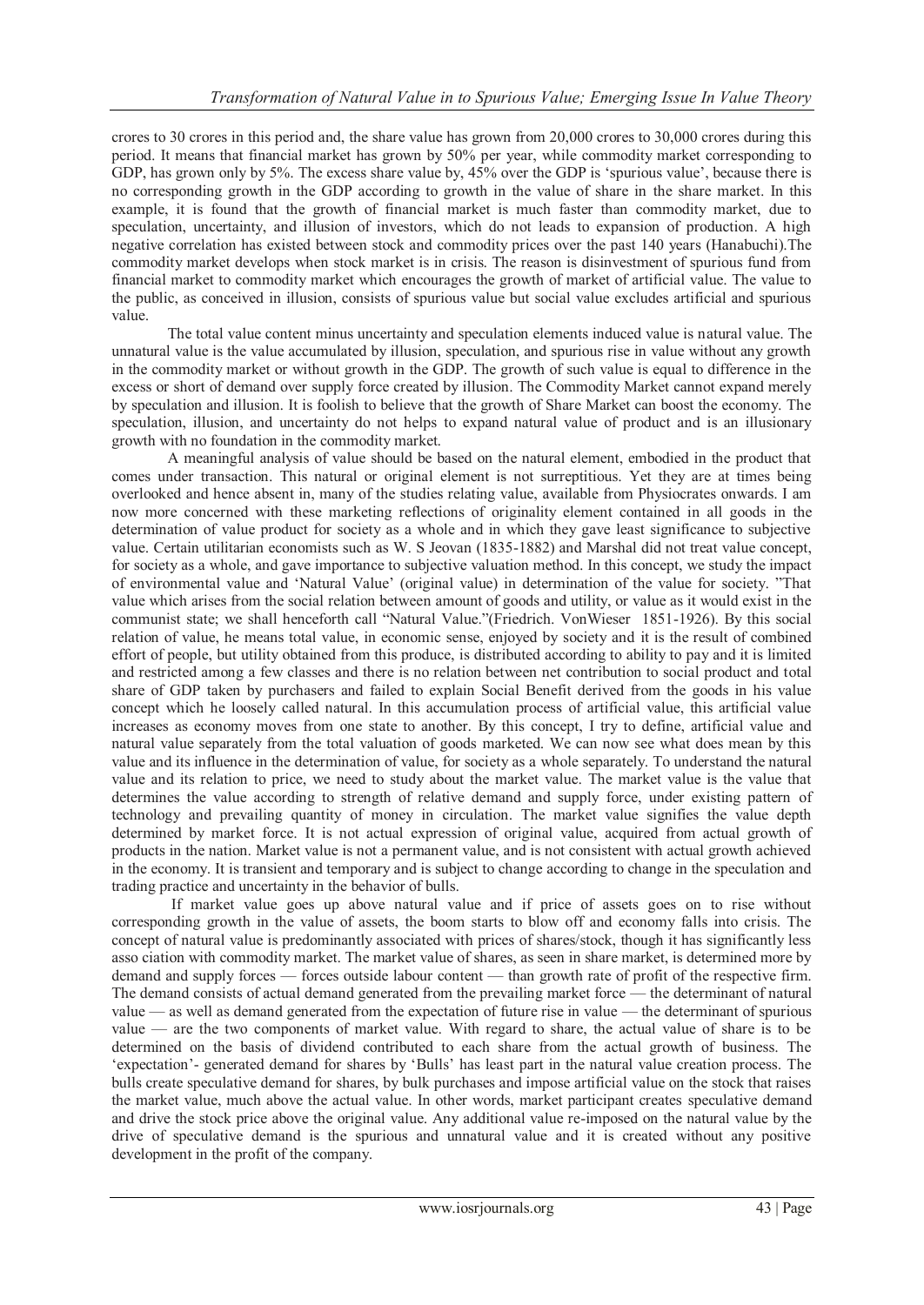The natural value of stock of shares is obtained by deducting any spurious or bubble value imposed by expectation-induced demand, from the original value derived from the actual. Marginal Economists especially Jevons (1835-1882) and Ben tham have already recognized the importance of subjectivefactor in the determination of value. This subjective imputation of value on commodities however cannot fulfill social objective of value and has independent existence and never consider unnecessary growth of spurious value. The unnecessary value or spurious value is illusion and has no direct link to real growth and is deceiving people about real growth. We cannot transfer this imputed value into the market where same price prevails for all people but with heterogonous subjective value, which is not the same for all consumers in a given time. Hence, we cannot measure social value for a commodity on the base of subjective valuation. Considering subjective valuation as a way of value measurement, labour do not have significant role in the determination of value in the market. Nevertheless, labour being the creator of all values, there is a question as to whether the labour or the psychic feeling (state of mind) may get the prominent position in determination of value. However, these two approaches towards value determination have blended together in the social value estimation concept and have eliminated the defects of marginal estimation of value and give respective position to both by accepting the ‗averages of Rate of Use'( total number of rate of use — uses per thousand — divided by number of uses) in deciding social value. The same method is adopted by Karl Marx to solve the crisis arising out of differences in the ability and the productivity power of labour and introduced the term 'socially necessary labour'. Hence, the social value concept is introduced in order to explain the crisis situation aroused out of subjective value difference crept in at the time of the estimation of Natural Value for society as a whole. By social value, we are to think of nonmonetary value, instead of monetary value, which is subject to change according to change in demand and supply. However, Non-monetary measurement of value, if accepted, does not change according to change in demand and supply force.

## **II. Evaluation of 'Natural Value'**

Aristotle (384-322BC) should be given first credit to classify the structure of economy into 'Natural Economy' and 'Artificial Economy'. He recognized the importance of Natural Character of Economy intrinsic character — in the economic crisis 20 Silent Victims Emerging issue of environment and found that this value began to diminish fast. He also realized that such inauspicious quality — extrinsic character penetrated in after the disappearance of barter system and subsequent formation of money dominant market. Unlike barter system, in the money dominant economy, goods are exchanged, not for consumption, but for accumulation of money. In this economy, there is inevitable and eventual arrival of extrinsic character which destroys natural character of economy. In the money dominant economy, to him, the dominance of Natural Economy over Artificial Economy disappears and this can destroy the foundation for the smooth working of free market economy. After the disappearance of intrinsic value in money dominant economy, the extrinsic value appears and it creeps into every corner of transaction like virus. The social rationality rather than individual rationality became criterion of intrinsic value, that is to say social value. However he failed to analyze the role of natural value in establishing 'social value'. (This will be explained later). The physiocratic thinker Lamercier Revire (1767), in his work "Natural order" has highlighted certain indestructible and irrevocable essence of nature that retains soul of humanity and deviates from the doctrine of dynamic nature of environment. To him, this dynamic nature of environment, which remains unchanged in all periods of time, is Natural Order. The change of environment is the essence of nature and man cannot change it. According to them natural value is moderate and the inherent thrive for maximization of happiness which is inhibited in every man and which cannot stop and which is acquired from self interest and treated it as sacred and eternal law of nature. This is the irrevocable character derived from inherent quality of natural order. Changes may confer infliction on our environment either by pollution, or by technological innovation. But such change, according to him, is inherent and irrevocable essence of natural order and it remains unchanged and cannot be deleted out by human action. This damaging effect of our actions on environment by pollution and its movement through the conductivity nature of air (moving character of air carrying pollutant content) helps to shift, and to carry the pollutant content generated in one nation to another and distributes adverse affect in all nations irrespective of nation that generate maximum pollution or generates least pollution. This character of air is the indestructible essence of nature which can never be damaged by pollution or human action. It is the natural value of air and not the environment value that is subject to change. The rude form of Natural value, is designed by physiocratic thinkers like DuPont(1737—1817,) Mercier de la Rivers, and Mirabue ,but all of them directly or indirectly associated it with their favorite concept of 'natural order' an d believed that every economic activities of man is controlled by Natural Order on which man has no control. For them, everything is below the 'Natural order' and it removes the artificial barriers in employing individual liberty to utilize the private property to the benefit of society. This 'metaphysical concept' of 'Natural order' is aimed to strengthen Almighty (expression of the will of God) power that is "governed by universe for bringing about universal happiness." Moreover, it aims to explain the inter-dependence between economic growth and natural order (the Will of God).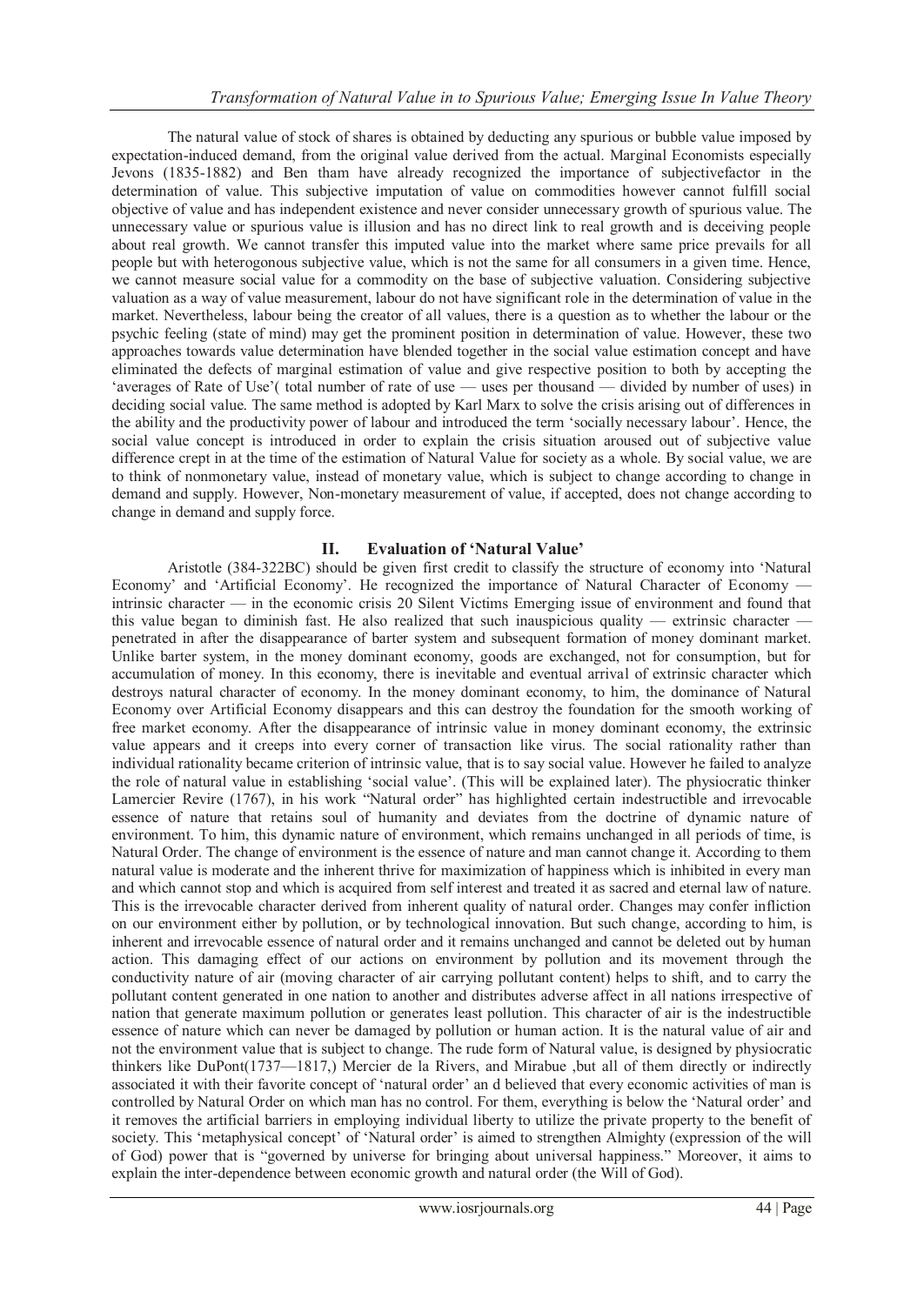The core of the system described by the Physiocrates is one of the powers of Nature — a system based on natural order (R.L. Reynolds). Adam Smith and J. S.Mill (1806-1873), obviously, are at ambiguity of the word 'natural value' and confused the readerswithout telling much about it and loosely associating it with instinctive power inherent in men for maximizing effort. At one side, Mill supports the private property for its immense power involved — the natural value (power that pull out inherent pot 22 ential)— stimulates for channelizing natural power inherent in men to full extent, for the benefit of society. On the other side, he is dubious about its potentiality in channelizing inherent power involved in all the people equally towards the growth of GDP. By doing so, he argued, private property comes into existence and that opens the door for the ―robbery.‖ He says that it ought to be abolished in order to bring in Liberty. He is the first economist to divert natural value from its association with nature or environment. ‗Things obtained without labour or sacrifice has no value, however, useful it may be. However, he proceeds to add that things have greatest value in exchange, as diamond, for example, may have nil or no value if not in use. The word value and price used synonymously by early thinkers and are not discriminated even by Ricardo. Mill adds confusion and uncertainty over the concept of value theory. ‗'Happily there is nothing in laws of value which remain for future and present writers have to clear up. The theory of subject is complete" (J S Mill). However, he has a vague picture about the value concept in relation to environment. The eminent physiocratic thinker Dr.Quency had attempted to equate social value in term of price and his work remained unquestionable until the advent of Recardian theory of rent. His pronounced and revolutionary theory in economics upholds the importance of ‗nature' in determining value and price. This theory uprooted, Dr. Quency's concept ‗what iscalled value is price'. Ricardo proved it drawing the character of diminishing fertility of land and assumed that value derived from nature is subject to declines to the extent of diminution in the fertility of Land. In addition, Market price of product from it tends to rise according to application of modern input devices such as chemical fertilizer and modern technology that compensates losses in the fertility of land. Hence, the price moves upwards to the extent of increase in cost of inputs. However, the value of product remains unchanged despite the hike in cost. How can we say that values and price are consistent in the context of diminishing fertility of Land? Following the diminishing productivity value of hand, the price and value of the product are divergent and inconsistent.

The market operations are often guided by the temporary advantage obtained from the economic abnormalities created out of "Bubbles". Hence the stock market price is clearly diverging from the fundamental natural value of asset. Nobel Laureate Dr Vernon Smith had drawn a chart in his work on "price of bubbles" showing net asset value in Spain in 1988-90 and found that, at the peak of bubble, the Spain traded near \$ 35; nearly triple its net asset value of about \$ 12 per share. However, this bubble burst out in a single year when many of the stocks are sold at high premium. The deviation from the natural value of asset either by high expectation or by speculation has lead to destructions of wealth and despair among people as seen in Mississippi bubble (1720). German economist Jhannan H. Von Thumen (1873-1850), also goes on distinguishing between Natural Value and Market Value to prove that natural value has never been consistent with market value (Evalue). Market value means artificial or value of nature towards which price always tends to move to reach an equilibrium. However, by degradation of E-value, price is always going up and up until it deviates from natural value, more and more towards artificial value.

The classical economist consist of J.B.Say, David Ricardo, Sismondi conveniently neglects the Natural Value generated from labour saving devices such as machinery and equipment. To them these devices transfer their value to the target of business, to which they are put to use and transfer their value equivalent of Val ue of depreciation during the process. The Labour saving devices transfer value equal to the value lost or depreciated. The question is how much values have been generated in the business from the installation of Labour-Saving devices. It is true that number of workers in pre-and post machinery installation period is the same but more value is generated. Nothing to wonder that it has been derived from Labour Saving devices, which transfer more value than it does lose.Some people think that the abundance of goods is enemy to value. For them the increase in the supply of goods brings diminution in value and found an inverse relationship between value and supply and demand. The creation of artificial scarcity to push up the value! For such people Great Depressionhit in Europe in1930 is welcome state of economy as long asit pushes up the value of everything, creating scarcity. Margin a list — W. S Jevons, Marshal, and Bentham — estimated the value on the bases of scarcity and degree of wants to obtain such goods. Neither labour theory of value — quantity of average labour contained in goods — nor social value estimate on based on use value has equipped with sufficient tool to explain the role of ‗Natural Value' in the determination of social value. Does social value of goods is determined by scarcity of goods? None can admit such a misleading philosophy that leads to wrong conclusion. In their interpretation, there appears a very vivid contradiction between determination of subjective value and social value. For some goods, social value is high and for same goods subjective valuation is low. For liquors, subjective valuation is high for those who use it and but, social value – that determines the existence of men — for same good is small. Thus use value determination based on subjective value is useless and leads value theory in to false estimation.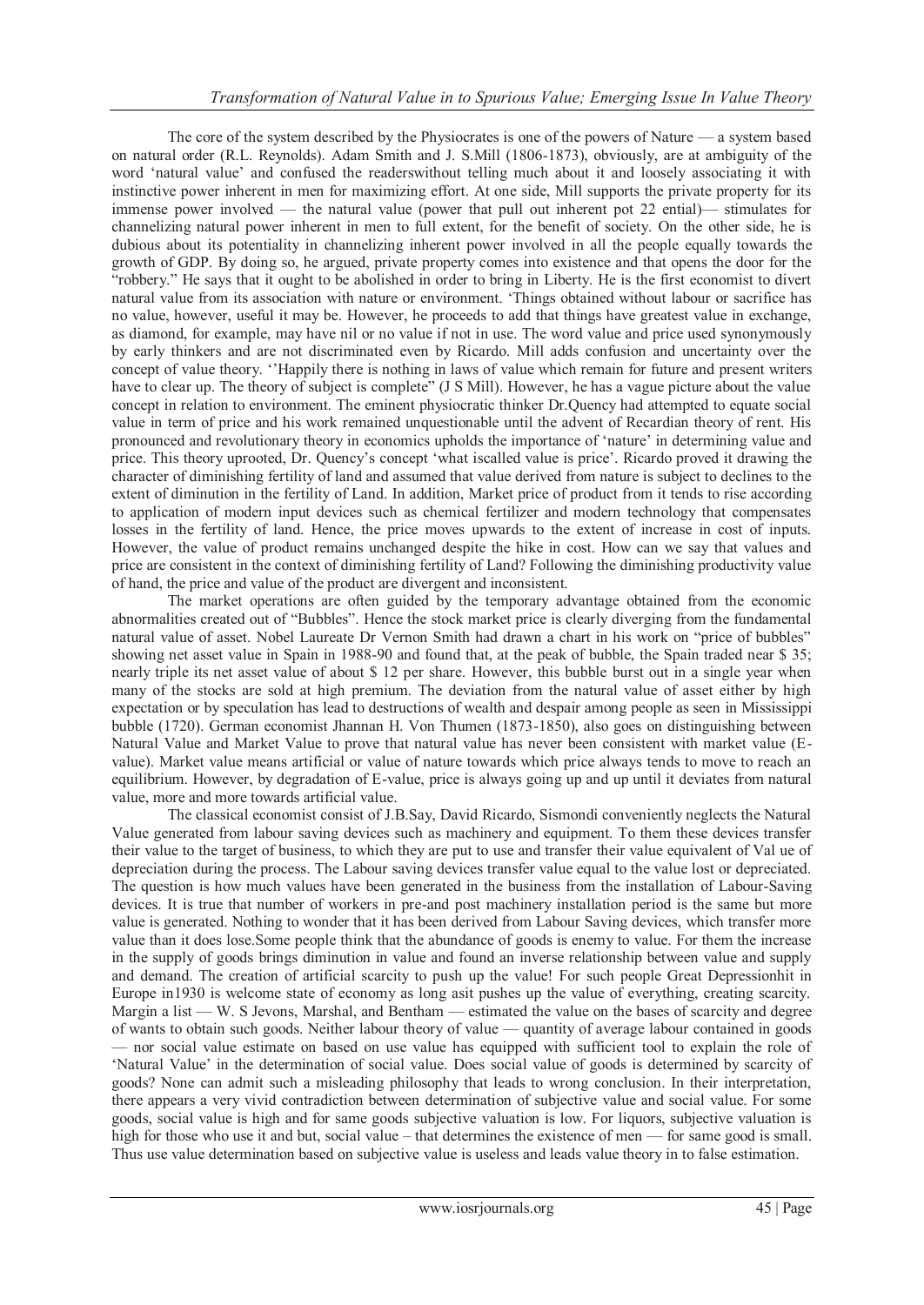#### **Spurious Value and Bubbles**

The meaning of Natural value would be clearer to the readers, if we go through the concept of spurious value. The unnatural value is that value which accumulates on goods or assets without having any growth in the real value of domestic products. This value, however, does not correspond to any growth in the portfolio of real wealth. This value has more relevance with the financial market that deals with the exchange of shares and stocks than commodity market. If the market value of the shares are rising by 70% in a given period, and productivity and net growth of the concerned company is growing only by 10%, the excess value worth of 60% growth of share value over and above the real value is the growth of spurious value. The spurious value is unnatural value that inflates original value into 'illusionary over valuation' or 'illusionary under valuation' of asset market. This value acquires the strength and grows like Bugs sucking the blood from financial market where it is originated and penetrates into other Sub Markets of labour and commodity market. The original equilibrium obtained cannot remain stable for all time and it gets disturbed from the arrival of spurious value which is generated from the effect of illusionary valuation' in asset market. It is found that speculation, and illusion and uncertainty gets momentum in financial market and moves in to commodity market and burst like a bubble.

The spurious value grown in asset or financial market does not remain unmoved and gradually disturb all segments of market. Such value, once generated in asset market cannot be stopped and it ultimately will dislocate the equilibrium position of natural value. This accumulation of unnatural value, over the real wealth, is capable to dislocate the foundation of market economy, with inherent instability of price and promotes inflation and deflation alternatively. The under valuation of real asset value by owners of assets or wealth, below the natural value is nothing other than the situation of deflation. Such under valuation below the natural value, at existing market price, also expresses the situation of spurious and unreal value. Great depression of 1930's, which shook Europe especially Germany is an example of such situation.

If there is a situation of wide spread 'illusion' among investors that their wealth in the asset will go on rising, the market price of their asset do not fall. This will push up the confidence of investors. The increasing confidence with no corresponding growth in the gross national product is a serious concern to the 34 economy. This promotes dangerous growth of spurious value. In such situation, economy moves to upper limit of value wherein spurious value constitutes larger proportion of value. This spurious value will no longer become an obstacle for sustained growth, as long as the spurious value grown in financial market is confined to that market alone without moving to commodity market through increasing demand from spurious money generated from financial market.

#### **The Disinvestment of Spurious Fund and Bubbles**

In spurious economy, financial market can be more spurious and acquires more strength to earn more spurious value, but these value produce illusion of sufficient profit and stable growth, but the profit is temporary and within no time it disappear when disinvestment of such meaningless funds take place from financial market to commodity market. The profit grows and investment in share market expands as long as spurious funds move within financial market. But it is a dream. For us, there is no need to worry as long as there is no disinvestment of shares/stocks from Financial Market to Commodity Market. This does not occur as long as the growth of investment in the financial market is equal to the growth of spurious value generated. The burst occurs when fund reinvested in financial sector is less than the fund produced through spurious money. The equity between spurious value generated in financial market and spurious money invested in the same market is necessary for financial stability in the economy. The disequilibrium between growth in spurious value generated and spurious money invested will dislocate the economy. Let us assume that total value of GDP of a nation is 100000 crores, of which the contribution of shares is 20000 crores which include both spurious funds and worthy funds.

The natural growth fund (worthy fund) in the value of share market in portfolio of GDP, is estimated as 8% of it (1600 crores = 8% of 20,000 crores) and balance of Rs 18400 crores is spurious funds. This means that one-year investment of 20000 crores of shares in this market can help for an additional value of worthy GDP by 1600 crores only. However, this 20% of growth of share value is not real value as long as it is not followed by corresponding growth in the GDP, and fails to nullify the disequilibrium created by unnatural rise in the share value .Only 8% of GDP (Rs.1600 crores) — the real growth (natural growth of GDP) — is added to GDP by growth of share value. The balance 12% of growth of share value in the market is the spurious value. By adding actual growth of natural value of asset in financial market, with those of gross domestic product in that period, we can derive actual growth in the economy (80000 crores  $+ 16$ , 00 crores  $= 81600$ ). The gross national product produced in that period is, thus, estimated as 81,600 crores.). Balance Rs 18400 is the portion of spurious value in the gross natural product. If these 1600 crores is withdrawn from the share market and reinvested in share market itself, there will be no disequilibrium in the economy and it would continue to grow. However, problem does not come as long as 1600 crores are reinvested in commodity market. However, issue emerges when the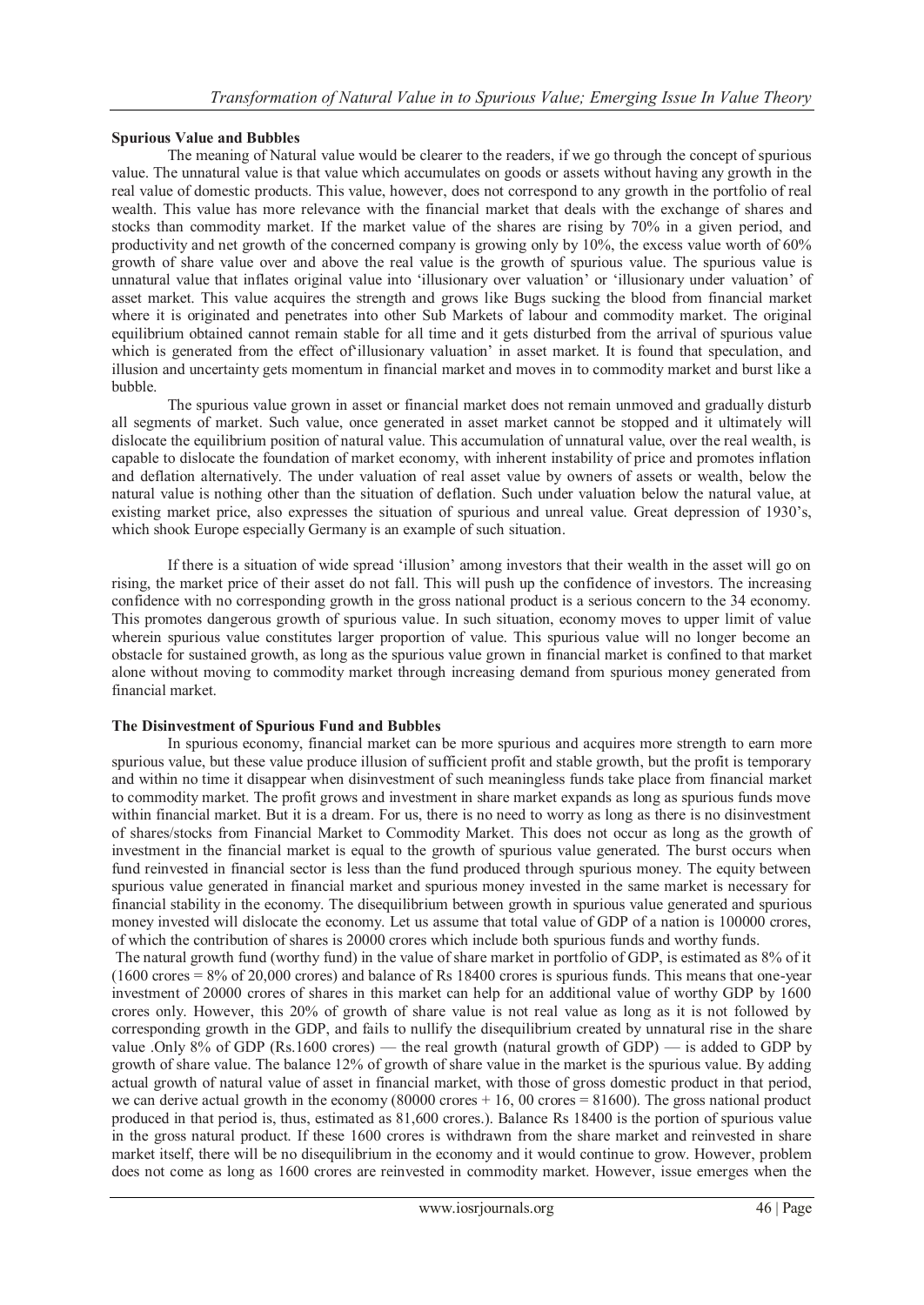spurious money of rupees (18400) crores is disinvested from the financial market and channelized to commodity market. This is the prime cause for the housing bubble that shook major parts of USA in 2006. The issue can be explained in another way also. Assume that GDP of a nation is Rs100000 crore, of which Rs 20000 crore is contribution of Share Market and balance of Rs 80000 crores is the contribution of Commodity Market (Rs 100000- 20000= 80000 Crore).The whole of Rs 20000 in the portfolio of GDP does not represent real growth of output and major portion of it is unnatural growth of GDP i.e. share value is not followed by real growth in the economy. The natural value of GDP of Rs 20000 may be very much less than it and let us assume that only 8% of Rs 20000 is the real growth corresponding to output (8% of Rs 20000 Crore= 1600 Crores). The natural growth value of GDP is only Rs 81600 (80000+ 1600 Crores) and balance of Rs 18400 Crores (100000-81600) is spurious fund having no relation with real growth of GDP. If this Rs 18400 is re-invested in financial market itself, there is no threat to commodity market. But problem arises when this fund is diverted from financial market and invested in commodity market. The gravity of instability in the economy is equal to difference between spurious growth of fund in financial market and volume of fund withdrawn from financial market and invested in commodity market. The economic instability, either inflation or deflation, is the result of the accumulation of the spurious value which is really generated initially from financial market. The Commodity Market has least role in the generation of spurious value. If we take either south sea bubble (1771, 1720) of England, Mississippi Scheme generated bubble in France and Great Depression in 1930's, all this instability was generated initially in financial market after the growth of spurious value and then gradually it moved to commodity market. Keynesian 'under employment equilibrium' which originated from deficiency of effective demand and his suggestion to resort to deficit finance, really aims to eliminate this deficiency of worthy funds. Great depression of 1930 in Germany originated in financial market of UK and US and ultimately gained momentum in Germany. This was the result of disinvestment of spurious funds from financial market to commodity market. The instability generated by financial market can dislocate value of asset and promote the formation of spurious value, and enhance market price spuriously, without additional value to the product. The rise in the price equaling the growth in the net addition of value to the product, does not, however, lead to formation of spurious value. For example motorcar with power break would be valued more than other wise. The hike in the price of car equals to net addition of value to the car, does not constitute price rise. In capitalist mode of production, as long as it continues, it is foolish to assume that market price and natural value will always be equal. However, they deviate upwards and downwards according to the volume of growth in spurious value. The spurious value is not related to market price alone but is also related to the purchasing power of middle class and elite class. If the purchasing power of middle class expands without corresponding growth in the gross domestic product, such growth is dangerous because this class alone enjoys the benefit in the growth of GDP. The temporary market gain without permanent growth in GDP is the root of economic instability and is termed as ‗bubbles. ‗The word itself expresses the meaning. Both boom and burst are the forms of bubbles and is inherent in free market economy. It is foolish to believe that bubbles are ultimately caused by the price variation (Hommes and Cars). Many observers quote that rise in market bubbles in UK, Australia, New Zeeland and Spain and some parts of USA in recent times,is not the result of price variation of assets, but the diminishing value of gross domestic product corresponding to growth of prices. The price is not the cause of value but dislocation of spurious fund is the case of value. The speculation and foolish gambling in asset market has acquired more strength after Neo Liberal Policy started in 1990.

The natural value, unlike the evalue, is not derives from the quality of Mother Nature. It is the inartificial and original quality, with irreversible and unbeaten character derived by birth and genetic quality of asset. During 1999 and early 2000 the US Federal Reserve raised the interest rate six times to counter balance 'bubbles' accum ulated on the market value of shares for stock. The "dot-com; bubbles" burst numerically on Friday March 10-2000 when technology heavy NASDA Q Composite index peaked 5048.62, which was more than double of its value just a year before. The market value and natural value of share deviated from each other in big way, an all time history. A great jump in the innovation and technology had brought significant changes in production along with quality of life just before starting of ‗great Depression in 1930. The increasing demand for this innovative product had motivated many investors to make disinvestment of spurious money to invest it into new areas of investment that offers high returns than what was being received from the stock market. The sudden, disinvestment of spurious money, without corresponding space in the economy can, of course,effect share market adversely and produce reverse effect on the share value. This ultimately leads to Depression. The Economic Historian usually attributes this sort of, Great Depression, to sudden devastating collapse of US share market on October 29, 1929, known as 'Black Thursday'. The inflation of stock prices-begging stage of depression-has motivated stockholders to invest further under the speculation of better gain in the market. The Recession, started in 1930, had motivated investors to disinvest from the stock market to commodity market for further better 'gainful investment '. The Historic Examples of this type of crisis, that results in disinvestment and withdrawal of spurious money from share/stock market are' Mississippi bubble' in France Dutch 'Tulip mania Bubble'. In this entire crisis there is disinvestment of spurious money. The disequilibrium between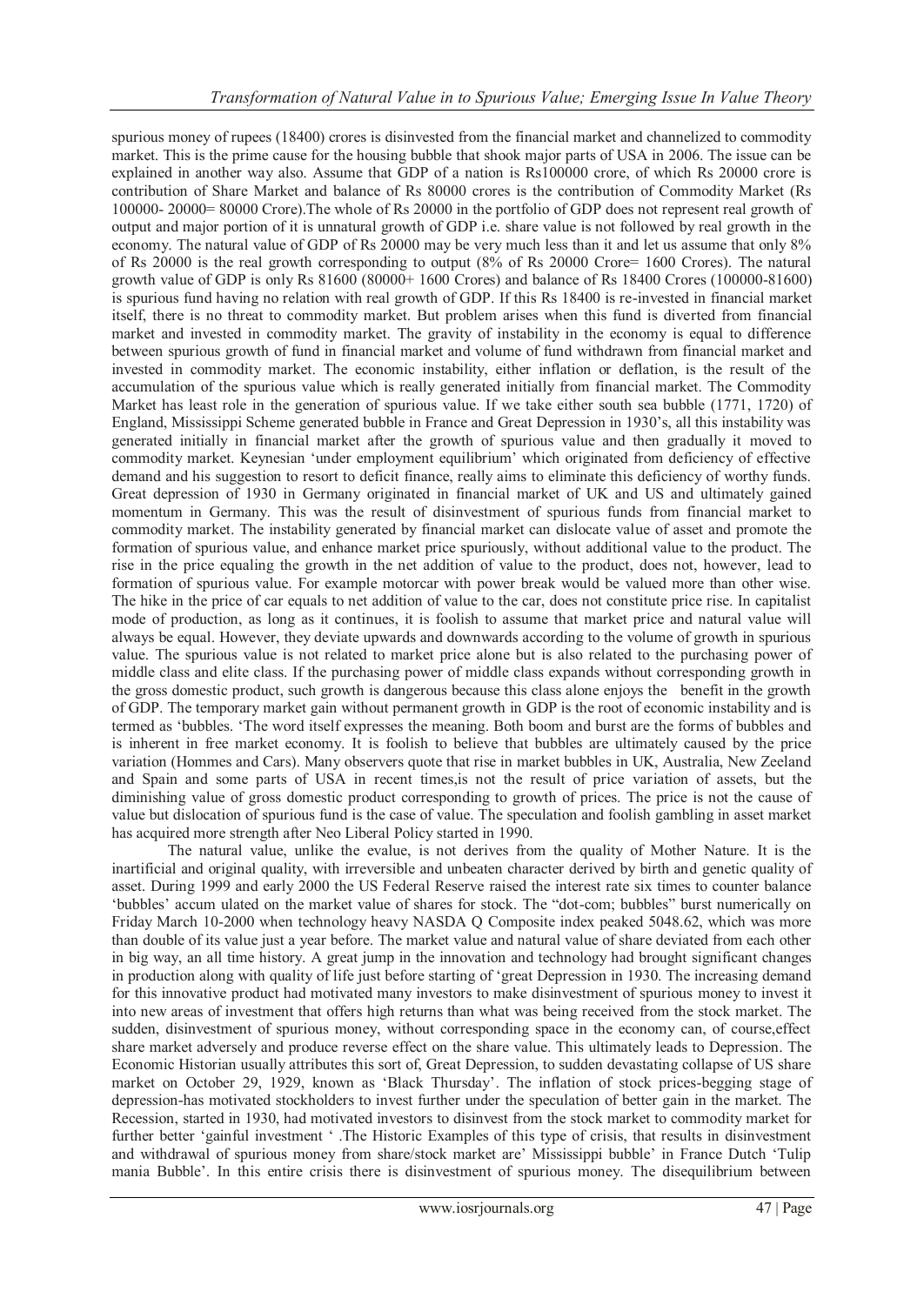quantity of spurious money invested and volume in the growth of GDP, can be found in all the bubbles occurred in various Nations on different period. ‗The housing bubble' of USA, which recently burst out as Economic Bubble, effected many parts of USA including Alabama, Arizona, California, Florida, Georgia, Massachusset, Michigan.This is the crisis created out of falling natural value, below the market value following disinvestment of spurious money from financial market to commodity market. The Housing price reached its peak during 2006 and then it started declining during 2006-07. The house owners fell into crisis in August 08 due to Colalerized Debt Obligation (CDO) for the houses constructed using bank loans. The owners of houses mortgaged to banks for house loan began to sell out the houses at existing pri ce for fear that the prices may fall further. This resulted in the fall in market value of existing houses and banks virtually stopped long-term house loan. Besides, when repayment to the existing loans became irregular following fall in rent and land value, revenue recovery through sale of land became almost impossible considering the huge over dues in existing loans. Kaminsky and Reinhart (1996-1999) had conducted study on wide range of crisis in 20 countries including 5 industrial and new remerging ones. The common feature found then was that stock prices had risen about 40 percent per year above that which occurs in normal times. The bubble grew puzzlingly in Post Liberalization Period, after the growth of financial market. I am not against the financial market. However, this market needed to establish a strong link between Gross Domestic Product and market price of asset. Unfortunately there is no link between them. The illusion and feeling of reduced wealth in asset market is a source of growth of spurious value. When bubbles invariably burst, those who hold overvalued assets usually experience a feeling of reduced wealth and tent to cut spending which slows down economic growth.

#### **The Housing Bubbles and Spurious Fund**

The housing bubble is type of economic bubble that occurred periodically in local and global real estate especially in US real estate market due to the feeling of reduced wealth. The run-up in the price in both ownership and rental market had produced substantial growth in the supply side of house and number of houses started to rise substantially from mid- 90's through the late 90's. By 2002, the ratio of house to population rises, almost above 25% above the average rate over the three years immediately preceding the start of Bubble (1993- 95). Everybody expected that Housing Bubbles in USA would collapse, along with the collapse of stock market in 2002. But instead of a collapse in stock Bubble, it helped to feed Housing Bubble. The loss of faith in the stock market caused millions of people to turn investment in housing as a safe alternative to stock market (Dean Backer 2002). The question is why investment in share market became unprofitable? The return from the shares/stocks remained unchanged during this period and was not profitable, in comparison with gains obtained from rent and fast rise in real estate (house) prices. The investors' illusion that their wealth in the stock market had increasedand they diverted part of profit (spurious fund) in stock market to house market, which, they thought, rose faster than the growth of value in share market. The investors, not knowing about the spuriousness of value of asset, diverted spurious fund of financial market to House Market to obtain better gain than share/asset market. The disinvestment of this spurious fund from share market, had taken place in almost all parts of USA in 2005-2008 period. During this period, the return from the rent of houses and price of houses rose higher than the return from the share market.

Motivated by this return above normal level, the investors in share market, where return was lower than real estate market, withdrew funds from share market and invested it in Real Estate market in anticipation of better monetary gain. According to US census Bureau, the House ownership rate had increased from 65.7 to 68.9% of the population during the period 1997 to 2005. That is, around 3% increase in the number of house owners during the period. The withdrawal of money from the share market, and investment in house market, during this time, led to hike in the house market amazingly in the history of USA and it became attractive field of investment. The disequilibrium between the overall run up in house prices (stood at an average of 10.2%) and growth of GDP by 2.8% annually during 98-2006 was the result of diversion of spurious fund from share market to real estate market. This forms bubbles. The difference between Real Estate price and share market value, as shown in the above years is 8 percent, which resulted in formation of spurious value in the economy. The growth of house prices during this period compared to other asset in the market encouraged the investors to make disinvestment of assets. They redirected the spurious money to house purchasing which earned more revenue than any other investment. This disinvestment of spurious money from the financial market into commodity market led to birth of bubbles. The landed properties mortgaged with banks for availing house loan for ranging to period of 10 to 15 years. Banks were happy to advance. In this period of rising prices of houses, bank advanced maximum amount of loan on the mortgaged property. This spurious money was also directed for investment in house in anticipation of better game. The supply houses, did not witness a signal of a positive strength of US economy in this period. Such one sided growth, without having real growth in the gross national product has caused the release of financial crisis in 2006 known as housing bubbles. There would not have been any crisis or economic bubble in the house market, as long as money withdrawn from this market had strong link with productivity and GDP. Moreover this fund is not spurious and hence not dangerous as long as the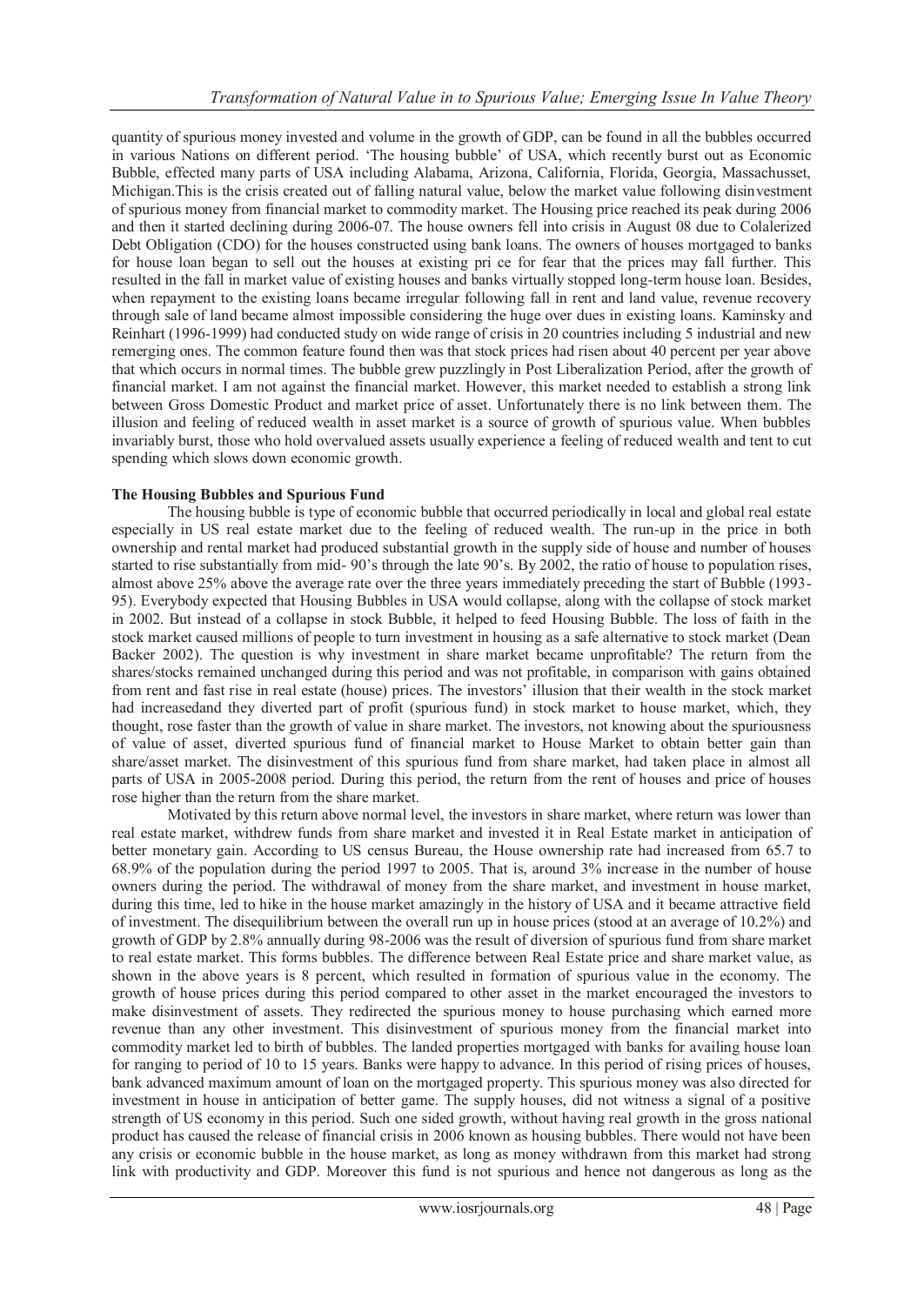funds moved within the share market itself. The situation changes when the spurious funds are withdrawn from stock market and deposited into commodity market where GDP growth is less than growth value of share. The bulk of investment which is withdrawn from the share market and diverted to Real Estate market, can lead to acceleration of price of land faster than GDP. The faster growth in the price of land can produce a sizable impact on the family budget portfolio. The growth in inflation drains away the income of middle class who obtained loan for the house and the repayment towards the house loan falls unexpectedly to the panic of bank. Consequently, a majority of banks withdrew fund for house loan. Many house owners sold their property and moved to remote areas to get exchange surplus. The extreme differences in the price of land in Metro and Rural areas have led to migration from urban to rural areas in search of better gain through 'exchange surpluses.' The value of land, throughout USA, in Urban and Metro areas had risen progressively along with disinvests of spurious fund. The land value rose by 85% of the total value of houses (Prof. Viseonism - 'Land Price in Six Metro Areas'). This bubbles started in Urban and Metropolitan area, and its effect spread to remote areas of USA when house owners were forced to flee from expensive locations of Metropolitan area, to the remote areas in the same region. The population of river side country California, especially in rural areas, had almost doubled (from 1170413 in 1990 to 2026803 in 2006). For example in 2005 during housing bubble in USA, about 1283000 new single family houses were sold due to the feeling that possession of house would reduce the value of asset further, forcing the owners to move to remote areas. The largest house Builders of USA such as Dr. Horton, Pulte, and Lennar had obtained the largest share in the revenue which increased considerably during 2004 and 2005. Dr. Horton's Stock rose from 3 million dollar in early 1991 to 42.2 million dollar in 2000-2005! The mainstream economists, including Chicago School, questioned the existence of "bubbles" in financial market and attributed the "real" factors for the emergence of crisis in financial market. The second view related to Keynesian line— the proponents of Behavioral financial school—which held that psychological factors including over expectation, under expectation, uncertainty, speculation, are the sources of "irrational" exuberance." The reverse trend started in 2006-07. The first phase of bursting bubbles started when mortgagers of equity withdraws it for construction of new residential houses. The Bank Loans, at moderate interest, for construction of Houses in late 1990's and re-investment of fund (spurious) from the share market, had helped to have an oversupply of rental houses with vacancy rising near record Level above 9.0 percent in 2002 compared to a rate of 7.5 percent in Mid-1990. The fall in the rent and per capita income crippled the loanees resulting in default in repayment of the Loans. To prevent the collapse of mortgage industry and to boost up Home loans, the interest rate was slashed down- to a level of 50-year low-and it accelerated the run up in house prices. The real house prices rose by additional 31.6%, from the fourth quarter of 2002 to fourth quarter of 2006. This resulted in expansion of house constructions and peaked to 2070000 in 2005 more than 50% above the rate in pre-bubble years. (Dean Banker -2008) What happened in the share market during the period? As share value remained comparatively slow in growth, bulk of investment in share market was transferred again to House/ real estate market. United States subprime mortgage industry collapsed due to higher than expected house closure rate. More than 25 subprime lenders declared bankruptcy and filed cases. Thus, the disequilibrium between spurious fund invested and growth in the GDP corresponding to it is the main cause of economic instability. The housing bubbles enabled real Estate owners to earn more revenue. Dean Baker estimated that run up in the house prices created more than 5 million \$ in Real Estate wealth, compared to a 44 scenario wherein price followed normal trend in growth. The wealth effect of house prices is conventionally estimated as 5% on dollar which mean that annual consumption is approximately 250 billion (2% of GDP), which is higher than that it would be in the absence of housing bubble. The real per capita income had grown at respectable to 2% annually since 1997 but this is considerably slower than 2.8% annual growth from 1953 to 73- a period with no run up in home prices. The proportion of House Loan Repayment Fund in the combination of Family Budget Portfolio rose fast, than any other component during 2003-2009. This acceleration was more due to diminishing per capita income and the inflexibility of house Loan EMI. This created disequilibrium in the family budget and the accumulation of spurious value in the economy. Of course, we do not yet recognize the role of share market in the generation of spurious value. The value of shares is vitiates from natural value (lower limit of price) to spurious value (upper limit of price ) according to volume of speculation and value changes artificially by speculation This is a cause of spurious value grown with inherent uncertainty Since, market value swings upwards and downwards according the changes in demand and supply force it, it cannot be treated as permanent, but as reversible in value. It appears as bubble and burst out in a short time. It is artificial and unnatural as well as reversible according to change in the demand and supply. Hence, such values are spurious and illusionary withimaginary foundation and have no existence of its own. We have to eliminate this artificial value creation process in the market, in order to keep away the market from sudden upset. The rise in the value of asset, in the open market, due to the operation of market force working in the free market economy, is the spurious and unnatural value. Many thinkers such as Merger, Wiksel, while analyzing concept of value, blended these components of value - market value and natural value into one value and did not succeed in isolating them. Marshal, Wicks, and Fredrick Von Wiser, and many other economists attempted to analyze the value, without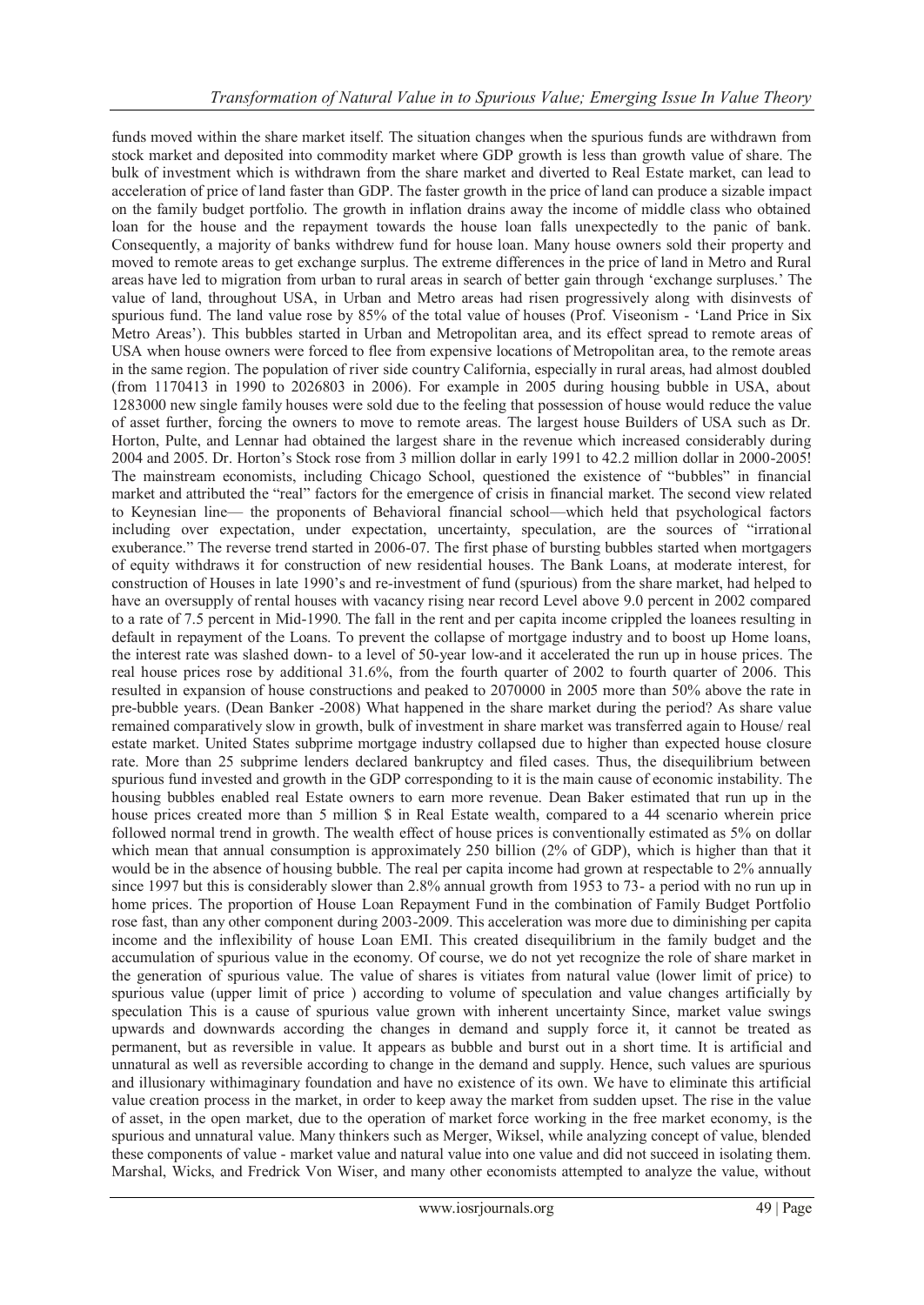separating the spurious value and hence failed to proceed. These inabilities from the part of economists misled the value theory into false conclusion. The growth of market value over the natural value is nothing other than birth of bubble. It is transient and temporary and burst out like a balloon. The economic crisis is generated from the growth of market value over the natural value. The bubbles are born out of conductive nature of price that travels in between lowest stages of value and highest stages of value that existed within the limit of price. These ‗Limit' of price is the maximum or minimum level of value within which value deviates, according to change in the demand and supply force. The unnatural value or the spurious value, which was created out of operation of demand supply force working in free-market economy travels between these two limits of price. The rise in the price would not be a creator of spurious value in the free-market economy and cannot raise the price to a level, which will be harmful to economy. This is achieved when the price level, to the economy as a whole also, is equal to net addition of value .This is commendable situation and need to be golden mark period in the history of economics, if achieved. In such situation, the price rise would not lead to formation of spurious value. The natural value is not stagnant and stationary, at all stages of development and can rise to further higher level of value. The natural value for goods has added, at all stages of modernization and stimulation of the demand, by diversification of product through innovation in technology. This diversification of product and there by improvement of natural value to them, is a life and death for the businesspersons for his existence in the Market. The stationary state of innovation weakens its application to the product, and in turn it weakens the businessmen. The creation of additional of value to the existing product is not only the only way to enhance the natural value but it also is the way that must be created by increasing real purchasing power. The temporary solution confers attractive incentive for share/security holders to retain spurious fund with in the financial market itself. This accumulation of spurious fund, before starting in Commodity Market, took place initially in Financial Market and spread in the economy in general, forcing millionsof people to the very edge of starvation. It is obscene and insane that a few ten thousands of very rich persons (multi-millionaires and billionaires) artificially jack up, within months, by speculative gambling, a rise in the price of rice, wheat, corn, and other food staples, thereby forcing billions of people to the very edge of starvation. Obviously, such an abominable situation should not exist (James Harold; A brief Diagnosis of Depression). The spurious money generated from financial market, out of speculation and gambling is a dangerous source of wealth, which artificially creates an illusion that wealth of economy is increased. But, how it is possible to estimate wealth without adding to GDP? The spurious value expands and devalues all human efforts and therefore has to be curbed at any cost. Expanding rate of MRPL is the plausible solution for controlling growth of spurious value and this is done by reducing inequalities of income and by restricting disinvestment of spurious fund from financial market.

## **Social Value Concept of GDP**

The social value concept and its relationship with GDP is a missing link in the determination of value and have to be discussed while analyzing natural value. This value concept is inseparably related to GDP and it cannot be separated from the rate of (per thousand of population) benefit enjoyed or Average Rate of Use of growth of GDP. Any study relating to social value excluding GDP will lead to false result and it is 47 foolishness as well as and non-judiciousness to do otherwise. In this method, the value is estimated on the basis of average number of people per thousand used a given commodities in a given time, instead of labour value based estimation. For commodity is concerned, such estimation, as did by Karl Marx, is not wrong but as far as social value is concerned, rather than labour value based calculation, the value estimation based on Minimum Requirements of Progressive Life (it will be explained later) will yield correct result and can render justice to nation. In free Market Economy, as long as the Marginal benefit enjoyed by additional growth of GDP goes to minority of people, the social value of GDP falls and it will, no doubt, shrink to the extent of shortage of benefit. It is foolish to think that the easy way to analyze the value of GDP and its beneficial effects on people is measurement of per capita income. This is rather unnecessary work and leads to wrong conclusion if GDP concentrates on fewer and fewer hands as it happens in free market economy which makes, wrong illusion that per capita income has grown and such wrong illusion develops especially after Liberalizations. Unlike contemporary thinkers like Amartya Senand Stigler, value of GDP or social value, , can never depends on both volume total productions and per capita income. It rather depends on justice in the distribution of GDP that can ensure minimum necessaries of progressive life for maximum number of people per thousand. The social value of GDP falls if only small number of people per thousand obtains minimum requirement of progressive life. In other words the social value falls in proportion to its accumulation of income on fewer and fewer hands that deprive necessaries from majority .Similarly social value will rise in proportion to reduction of accumulation of income and it is not depend on the than value content in the commodity .The Social Value of GDP is determined by Rate of Use GDP. The value of GDP discusses the effects of distribution of income on Average Rate of Use of them. This value is measured on the criteria of rate of enjoyment of this GDP by working class who produced it so as to get minimum necessaries of life. The issue is whether the growth of GDP is beneficial to people representing large segment s of population or only small segments of population. The Social value of economy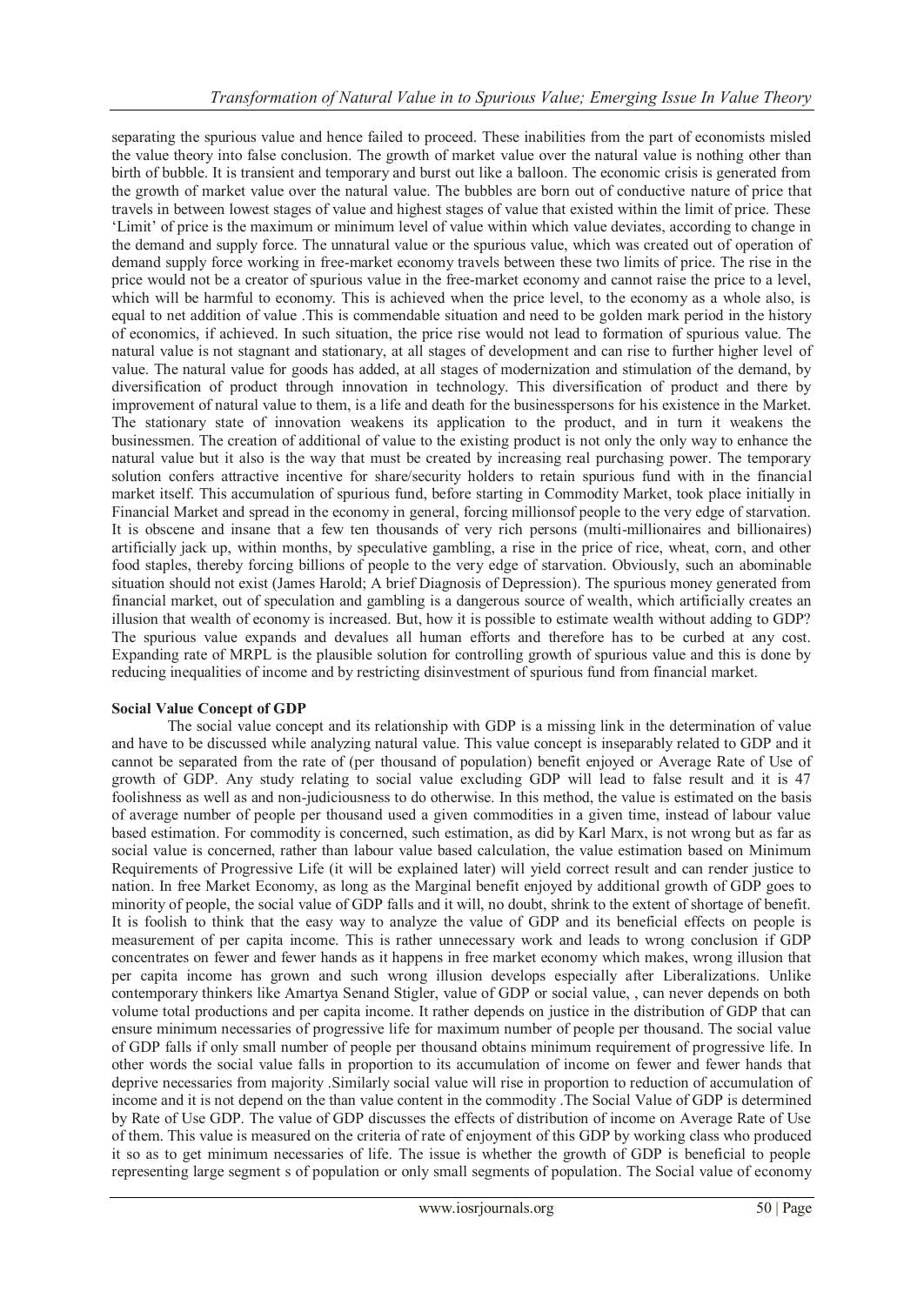is the study of natural value of GDP. Natural value of GDP is social value representing inherent capacity of goods for delivering benefit to the majority of people and reallocation of resources for equal distribution among people. However, this distribution of inherent quality of goods among various people dependents upon the justice in the distribution of GDP so that majority of people can make use of it. The per capita income and its growth in a given year (estimated by total personal income divided by population) is the concept used all over the world for measuring economic progress of a nation. We use this concept as indicator for measure ing standard of living, but faces difficulty in estimating progress of economy, especially in the context of running prices over a period of time than the rate of growth in personal income. This monetary concept is always related to prevailing price level, and an accurate estimation of real progress is not possible. In the context of spiral inflation grips all over the world since 1990, the growth in per capita income is not an indicator of standard of living. For solving this situation, the non-monetary concept of measurement of the standard of living including progressive requirement of day-to-day life is urgent need of the hour measurement. The method of assessing the well-being of a nation in terms of per capita income is totally false and needs substitution. The well-being cannot be estimated merely by growth of per capita income as is done now, as long as the per capita income does not count the percentage of population n which can obtain benefit of growth in per capita income to same extent of its growth. The MRPL concept is a non-monetary concept that can be used to measure the growth of the nation in terms of well being of people representing a large segment of population. This concept needs to be worked out. This should be based on the percentage of population which can obtain benefit or rate of use GDP for minimum necessaries of progressive life. We can now, measure social value ( natural value ) of GDP estimating number of people per thousand of population enjoying minimum requirements of life instead of taking average benefit obtained by given growth of GDP in a given time. This concept is to estimate how many people per thousand of population are able to enjoy the benefit of the growth in gross domestic product minimum necessaries of progressive life — and how many people, in additional growth of population, are enjoying the part of gross produce, which this generation contributes to it. The shortest way to estimate the natural value of GDP is to study the Ratio of Gross Produce to population, — rate of circulation of goods of minimum necessaries of life — which is measured in terms of use per thousand of population. This is the total value of goods and service produced and exchanged among the people-representing majority. The social value on this product is measured in terms of benefit GDP obtained by number of people per thousand of population. This social value of exchange depends on minimum requirements of life, which is subject to change according to growth of science and technology that brings more commodities in to market. The natural value of product means total value of goods required for 'minimum requirement of progressive life' exchanged in the country in a given time so as to enhance the availability of produce among 50 low income people representing the majority of population. The average volume of goods exchanged in the market per thou sand of population is termed as Product Population Ratio (PPR).

## **Minimum Requirement of Progressive Life**

Minimum Requirement of Progressive Life (MRPL) is an important concept to be explained in the contest of social value of GDP. The term 'Minimum' never signify fixed quantity for all periods and varies according to growth innovation brought about by science and technology which bring in a variety of goods in the market and changes ways of living. The term 'progressive' is worth to mention. The necessaries are changes according to changes in the taste, and fashion etc. The requirements of progressive life are the unit of various articles and goods required for improved life to adjust with present progress of life. In the radically changing society, we cannot think of a life with out television, fan, radio and mobile phone even for ordinary persons are concerned. The items which were luxuries about ten years ago have become inevitable for progressive life and everybody and manage to get them by some or other means. The minimum requirement changes according to changes in age, fashion and culture. For instance, as far as income rises, the radius of their minimum requirement wills also be subject to increase. Cell phone, which was considered a luxury in the beginning, has become so much a necessity today that people cannot live without their cell phone! The minimum requirement of progressive life is defined in terms of minimum facilities including necessaries to afford minimum standard to keep up changing way of life, absorbing devices that have become part of life, in addition to food, clothing healthcare and shelter. For measure of minimum requirement, line must not be same in different countries at different period, and it depends on culture and technological level and level of income. Such a measure should look only to acquire minimum requirement of life and it is depend on the income distribution and the "social" value of GDP." Note that if every ones real income increases, then the minimum requirement of progressive life changes. This, rather than depending on GDP, requirement obtained by each per thousand of population is depend on "product population ratio." The social value of GDP is dependent on number of people per thousand who can enjoy this M RPL, which in turn depend on Product Population Ratio. The social value of GDP is, I think, the most reliable scale for estimation progress of nation. Social value of the product or natural value of GDP is determined by the number of people per thousand of population who uses the product in a given time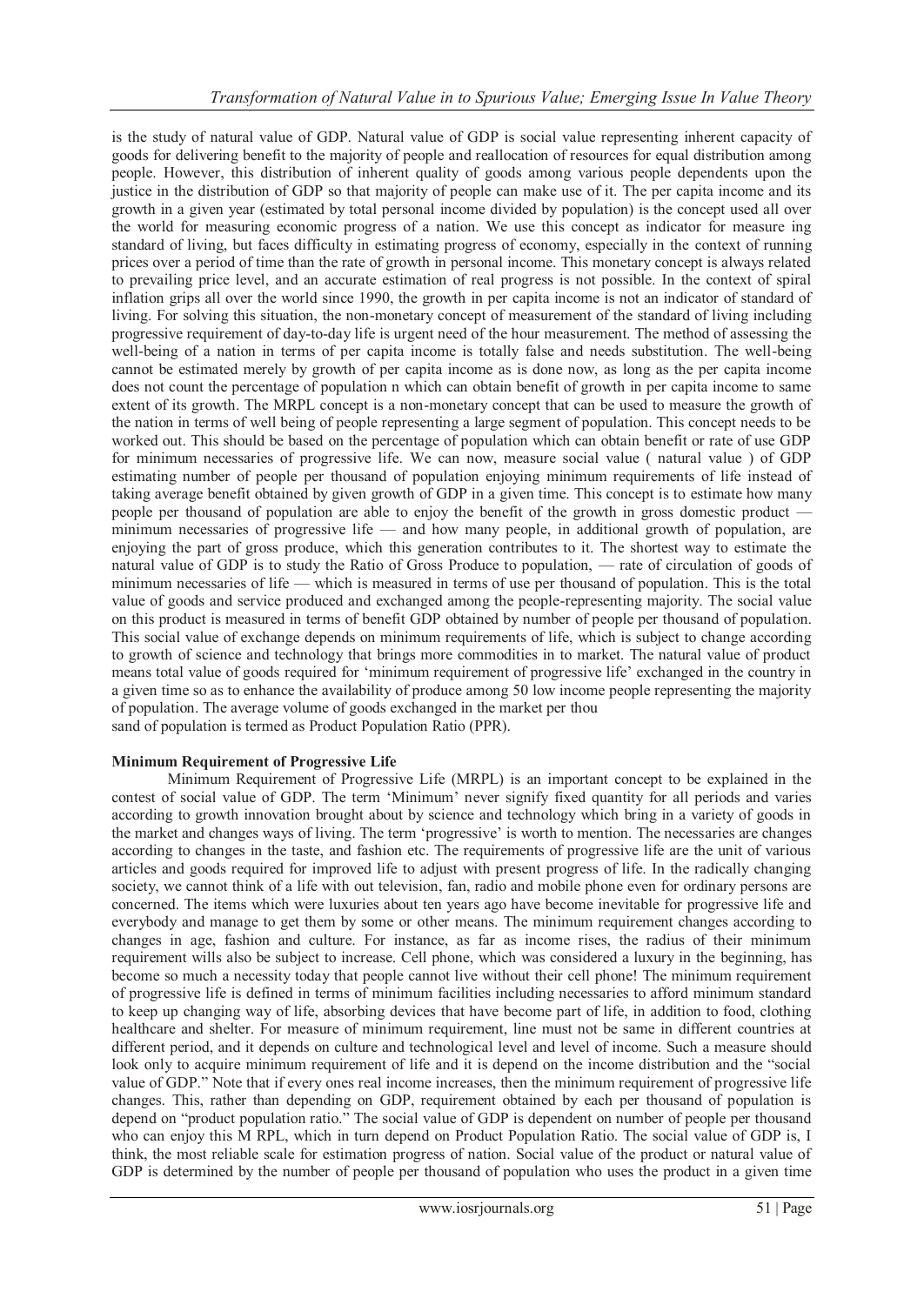rather than the value content in the product. The social value of GDP is the concept that shows the relationship between net growth of GDP and net growth in rate of goods required for minimum progressive life in every thousand of population. While labour contribution or labour content can determine value of the product as Marx said, social value of GDP is not dependent on the labour value, but instead it is dependent on number of people per thousand who enjoy the benefit of such labour content. The social value of GDP is nothing other than its natural value. The quality of product is irreversible and original and cannot be reduced without consumption, as long as product's value is the result of human labour. In this sense, natural value of GDP is may increase, by enhancing product Population Ratio — the number of people per thousand who can consume it. On examining the value matter under such ground, the gold and diamond have less value than wheat and rice, which is, consumed large number of people per thousand. In India, wheat is consumed by the largest number of people estimated per thousand than any other commodity. On the reverse side, if minimum requirement for progressive life is obtained by less than any one or two percentage, as in the case of gold and diamond due to high prices, social value of GDP cannot be enhanced. The value of GD P can be measured by its social value of the gross natural produce. We use to give least importance to the subjective valuation in the determination of value. We count value for a society as a whole and call it as social value. For example India produces about 65-75 million tons of wheat a year, which is about 35% of India's total food product of 210-212 million tons. About 60- 65% of the people especially in UP, Punjab, Haryana, Madhya Pradesh, Rajasthan, consume this food grain as major part of the food of the people in these states. India consumes around 70-72 million tons of wheat a year. Most domestic consumption of wheat is in the form of chapattis, orrotti. In this analysis, 650 people per thousand people use wheat in these states. Hence, social value assigned to wheat is 65% of gross domestic value of wheat. The product with largest Product Population Ratio in India is wheat. It has high social value. Let us discuss about the 'social value of the products' in connection with Value of Gross Domestic of Product. The contemporary concept regarding the determination of value is based on quantum of labor power spent on production. To add more strength to this concept, we intend to incorporate VGDP concept in the determination of value of the product for society, as a whole. It is dependent on rate of use (Per thousand of population). The social value of the product neither depends on demand and supply force, nor on labor content required to produce, as believed by classical thinkers. We have no doubt, and belived that until now, that value of any product, is determined by quantity of labor embodied in it. Considering this explanation, this labor value concept occupies significant position in respect of subjective valuation but social value of GDP determines whether the labour content in the products benefits the majority of people. In the aforesaid example, the diamond has high ervalue, though it has low social value than wheat. If it is possible to extent this subjective value concept to social value, then the diam ond has no social value, as it is not part of our day-today life. Similarly, GDP does not have social value unless majority of people obtains the benefit. The value of GDP of a nation is strongly related to the rate of use of factors enriching quality of life such as, life expectation, literacy, education, child welfare etc. The Human Development Index (HDI) introduced in 1990 by Paki stani Economist Mahubul Ul Huq and Indian Economist AmartyaSen was not discussing the social value of GDP as a factor of distribution of GDP and its rate of use. To them Norway stands top in HDI ranking with life index of 0.938 and USA 0.902 with the sixth position. The GDP, as we know, is the sum of goods and services, marketed for sale, excluding imported goods and its value is not dependent on the quantity of goods exchanged in the market or total goods produced. It is not the quantity of goods and service produced in the country that determines the social value for GDP. Though the quantity plays a significant role in the social value product, the rate of use of product among various segment of people, has occupied a dominant part in the determination of gross natural product's social value. The volume of GDP and its Rate of Use simultaneously determine the Social value of GDP. If GDP rises and Rate of Use falls, the social value of GDP never rises and vice versa. On other side, if GDP rises by 10% while Rate of Use determined by MRPL rises by only 5%, then Social value falls by 5%. But remember that, if GDP falls by 10% and Rate of Use rises by15%, then such growth of social value, which is not proportional, does not lead to growth in social value and it rather results in less proportional growth in social value than actual growth in the rate of use. In order to achieve higher social value of GDP, the Rate of use should grow more than growth rate of GDP. The growth in the technology has vital role in the expansion of production. But it is foolish to conceive that advance of technological innovation in the products determines the value. The Government of democratic set up has the responsibility to distribute gross domestic product between people equally and create demand for goods from all those who is in need. It is the indicator that decides social value. The technological innovation in the production helps, in many ways to enhance the volume of GDP and it helps to shift the level of GDP from lower to higher level. Nevertheless, the domestic natural value can, shift backwards to lower level when the benefit of innovation is grabbed by the well-to-do and when minimum requirement of progressive life cannot be raised according to growth in the innovation. This Minimum Requirement of Progressive Life (MRPL) is not a permanent boundary to which any change effects. It is subject to shift forward above the boundary of this minimum requirement in accordance with the advance in production and outlook about life. The shift in the Natural Value of produce from one level to another level may indicate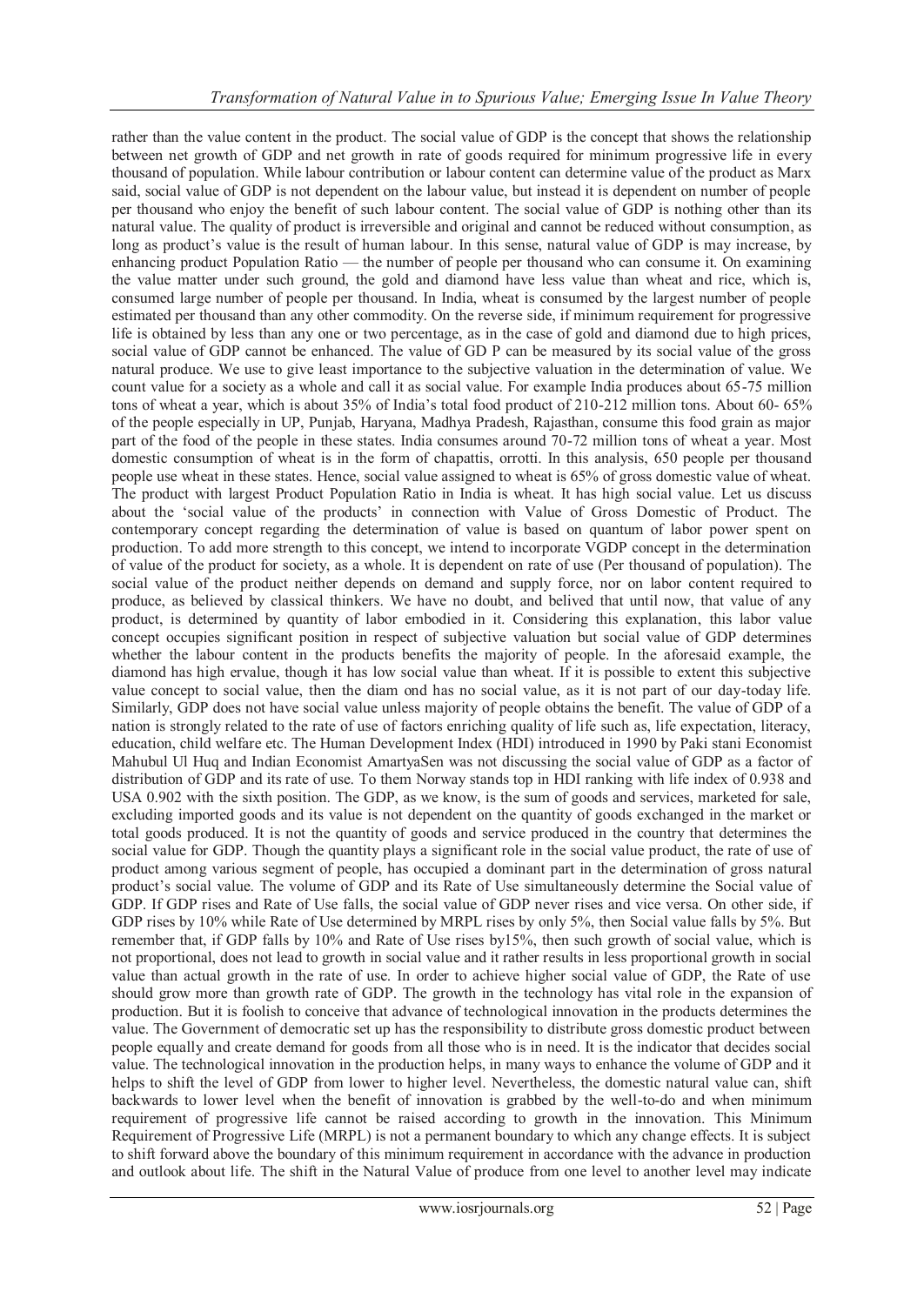not only increase in the volume of GDP but also the reduction in the gap in Product Population Ratio. The experience in developed nation like USA, France, Mexico, etc. shows that gross natural value of products is down wards due to reduction in the product population ratio. The level of Natural value of produce is also not permanent and is subject to change according to change in MRPL inclusive of new product as a part of day-today life and upper limit and lower limit of price. The shifting of Natural value of product from one stage to another stage, subsequent upon growth in the net addition to value of product and growth in the MRPL can be explained with the help of two concepts — upper limit of price and Lower limit of price.

#### **Limit of Price and MRPL**

The rates of use of MRPL are not determined by the movement of price Level (General Price) between these Limits. Such prices are not motivated by the price hike initiated from all the commodities marketed. Instead, the price hike of one or two commodities of multiple linkage effect determines rate of use of MRPL and it subsequently, without much delay, it affect the prices of a large number of commodities, and brings in enhancement of price of all the commodities marketed. The price hike generated from one or two commodities penetrates into another market, without adding additional purchasing power, among vast majority, and without modifying the quality of product with innovative strategy of people has been playing a great role in reducing rate of use of MRPL.

The disparity between the growth in price and growth in purchasing power among people representing majority widens the gap between upper limit and lower limit of price (we will explain below.) The price hike by such strategy is beneficial to Government, in collection of collection of Taxes as long as 'the price hiked product' is inelastic. These kinds of unwise strategy are employed to meet temporary requirement of fund, despite they well aware the in long run the net effect of such rise is spurious and nullify the result. As a result the profit generated out of such rise continues for long time than what is seen in the economy in general. These highly sensitive commodities are mainly petroleum products. The demand for these products does not respond according to changes in price hike, and de and, goes on even at the higher price and government can mobilize the fund, in full extent of expectation, without any fall in fall in demand. Hence, price hike taking place, in general price, is generated from the high sensitive commodities and penetrate into commodity market. Both upper limit and lower limit of price play important role in the determination of the social value of the product available for sale. The rise in the price without corresponding additions to the product would, of course, reduce social value of product. Similarly, additions of value to the product without equaling rise in the rate of MRPL will also reduce social value of pro duct. The upper and lower limit of price, really, implies social 60 Silent Victims Emerging issue of environment value of product. The limit of price reaches its upper limit, expanding gap between two limits, if there is perpetual rise in price without growth of GDP and these results in accumulation of artificial value over original and natural value. The reduction in social value of product is, always, equal to rate increasing gap between natural value and spurious value gathered in a given time. This limit of price discusses the limit, between which social value of GDP changes according to growth rate of MRPL. This social value of GDP cannot remain static and shows diminishing trend and price tend to rise as long as growth rate of MRPL begins to fall. Inversely, the social value of GDP shows an increasing trend and price to fall, but not to below natural value, as long as MRPL rise. One thing to remember here is that, these value determination processes should never consider subjective assessment of value for their reflection in market price and assesses only social value measured in terms of rate of use. Both limit of price is not acceptable for us, as a most desirable choice. The price should settle somewhere else between these limit at which there is neither spurious value nor under-value of goods.

We should remember that upper limit of price is not a permanent level at all periods and today's upper limit may become the lower limit of price tomorrow. This shifting of limit of price is dependent on growth in additional value of the product and growth of Minimum Requirement of Progressive life. If the price rises without growth in per capita income, measured at per thousand of population, the upper limit of price goes up ward, reducing this minimum requirement. If price rise is less than growth in gross domestic product, the lower limit of price goes upwards and the gap between upper limit and lower limit falls accordingly. The mere growth of GDP, without rising rate of MRPL can never bring down price from upper limit as long as its growth do not reduce the inequalities of income. 61 There will be no place for spurious value, when MRPL rises along with the growth of GDP. The growth of MRPL, corresponding to or more than growth of GDP, can bring/push up lower limit of price upwards and reduce the gap between both limit of price — upper limit and lower Limit. Our main task is toreduce growth of spurious value at its source. As long as spurious value generates shift of capital from Financial Market to Commodity Market, we have to curb this venture at any cost. For this, I feel that certain limit should be placed for fall or rise in the value of share so that there should not be any bulk withdrawal of spurious fund from financial market. There should be a percentage to spurious funds that could be withdrawn from financial market in a given period of time andit must fixed by the statutory body concerned. This minimum should be fixed in accordance with the growth rate of MRPL and GDP. If growth rate of MRPL is excess in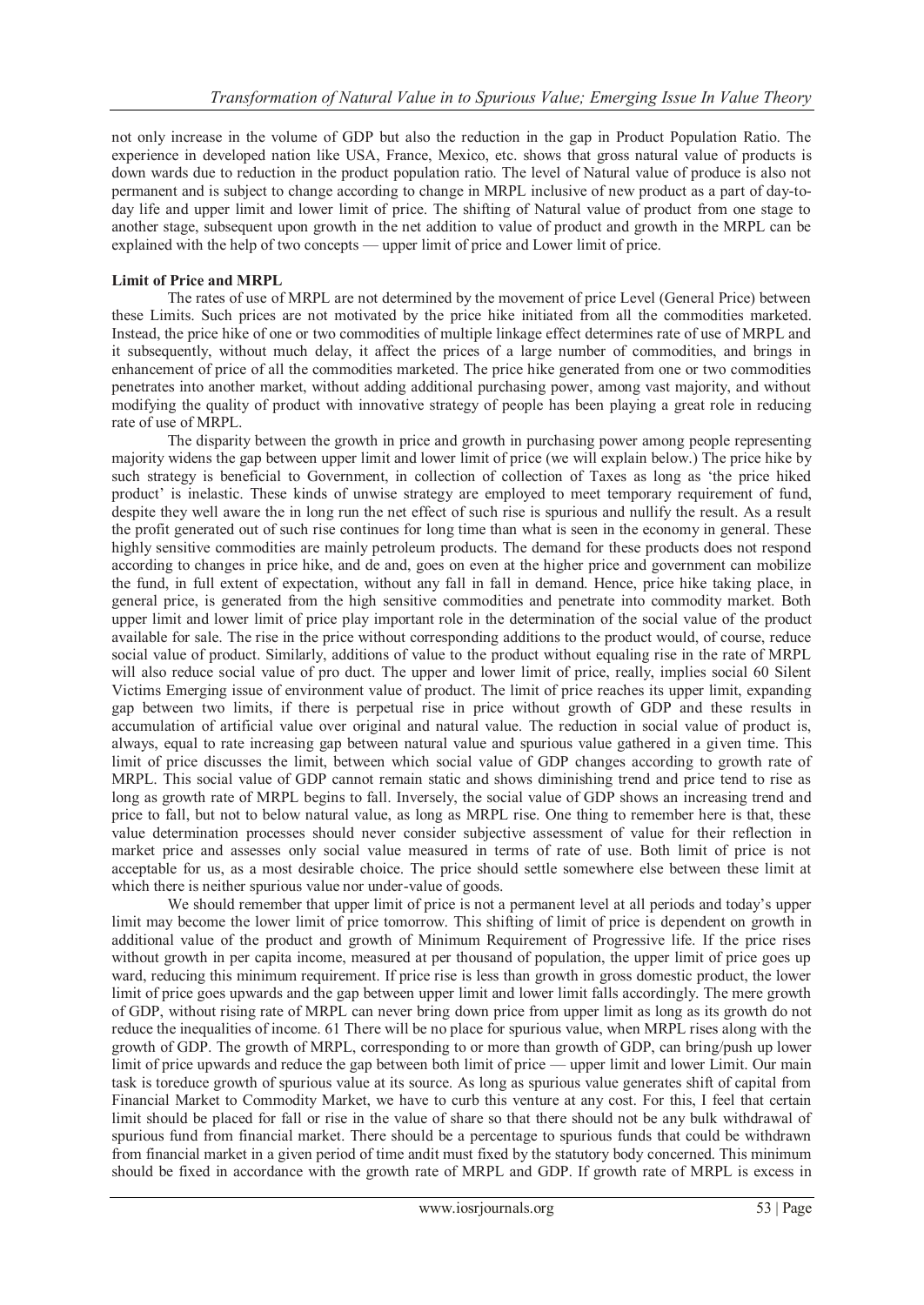comparison with the GDP, more spurious funds from financial market can be withdrawn without adversely affecting the social value of product. On the other hand, if more spurious funds are withdrawn and invested in commodity market without growth in the rate of MRPL, purchasing power falls and will lead to fall in GDP. The demand for goods finds a space to grow and yield return to investors only if the Rate of MRPL grows in accordance with the growth of GDP. The social Value of GDP is dependent on Rate of growth of MRPL in a given time and the value can be controlled through re- distribution of GDP to achieve high rate of MRPL. The increasing inequalities of income are prime source of growth in spurious value and need to be reduced for subsequent elimination of it. Since 1980, many lower income and middle class consumers in the United States of America have reacted to stagnation of their real income by reducing saving and increasing Debt. This temporary fall in private consumption leads to reduction of aggregate demand and employment, and thus also contributed to creation of bubble which eventually burst ( Reghuram Rajan- Fault Lines 2010 ) This is nothing other than fall in the social value of product followed by fall in the rate of MRPL .Just like GDP has social value and its value is shaped by rate of MRPL, the money has also social value which is also determined by MRPL To obtain high social value for money, this rate should be sufficient to maintain minimum requirement for progressive life, in a given growth of GDP. The value i.e. social value of money is dependent on availability of MRPL out of given money

## **III. Natural (Social Value) Functions of Money**

The traditional definition of Money is limited by several factors. This definition incorporates only life less and ‗non catalyst function of money' such as store value, medium of exchange, and standard deferred payment function and neglects its ‗social and catalyst function'. This conventional function is deadly and inactive and stationary in its function. It never include lively role of money derived from the distributions of money and its effects on the determination of ‗Social Value of Money'.. The traditional function are one sided and explain only stationary and unproductive side of money and never tries to be associated with velocity function of money. This function tells about the relationship between rate at which money transfers from one hand to another and rate at which this movement of money discharge asset to every hand through which it pass. The money is not money which do not create asset in every circulation. The conventional definition does not tell about the role of money in the formation of social value of commodities under exchange. This 'Circulation' Function or velocity function of money cannot be ignored in the definition of money as long as it is the function that make money to circulate. This characteristics give us obvious the relationship 68 Silent Victims Emerging issue of environment between circulation of money and productive role of money. This is the function that determines the capacity of money to perform exchange functions in a given time. Both are interdependent and it cannot be ignored. Since, velocity of money has been playing an important role in the enhancement of social value of both commodity and money, the definition of money should start from inherent velocity characters of money. The velocity of money being related to asset creation, the less velocity, is always associated with the less productive function. The velocity of money is the product of the inequalities of income, in all free market economy. The more inequalities of income, the less will be velocity of money. Hence the reduction of velocity function affects adversely asset creation power of money. This definition treats both money and commodity has exclusively independent function and fails to associate the role of money in the determination of social value of commodity as well as social value of money The traditional definition treats that both—social value of commodity and social value of money— are belonged to separate wing and neglects the interrelationship between them .They also reject the role of circulation and medium of exchange function in the determination of ‗Social Value of money' and accepted quantity theory in the estimation of money value . The social value theory is nothing other than the natural value of money that shows interrelationship between social value of money and social value of commodities. Both are expressed, in the valid sense and bear meaning only under the circumstances where majority of people in every thousand are able to obtain Minimum Requirement of Progressive Life. These functions are natural and tend to be truthful in its duty if natural function entrusted by society to it is done perfectly. This function is meaning full only when all money under circulation are capable to perform all function of money to all people that can rise rate of use of MRPL equally. The natural function of money is really its social value function and it never ignore, distribution aspect of Money in the determination Rate of use of MRPL.. These functions stress the importance of distribution of money in the realization of objective— maximum welfare to all — for which money is printed .The more rate of use of MRPL, the more will be realization of such constitutional and social objective and less will be captivity of men to earn income for which constitution targeted.. Such distribution aspects are to be considered as eminent for society which considers social value as prominent over private value. Since, the inequalities of income and wealth are related to distributional aspect, and as such inequalities are invariably subject to rise in free market, the velocity circulation of money cannot be expected rise. This shrinking velocity of money is the facts thatstill threaten the market economy and, it contribute a lot to reduce the function of such money to that extent. The less the inequalities of income, the more will be the natural strength of money and vice versa. The circulation of money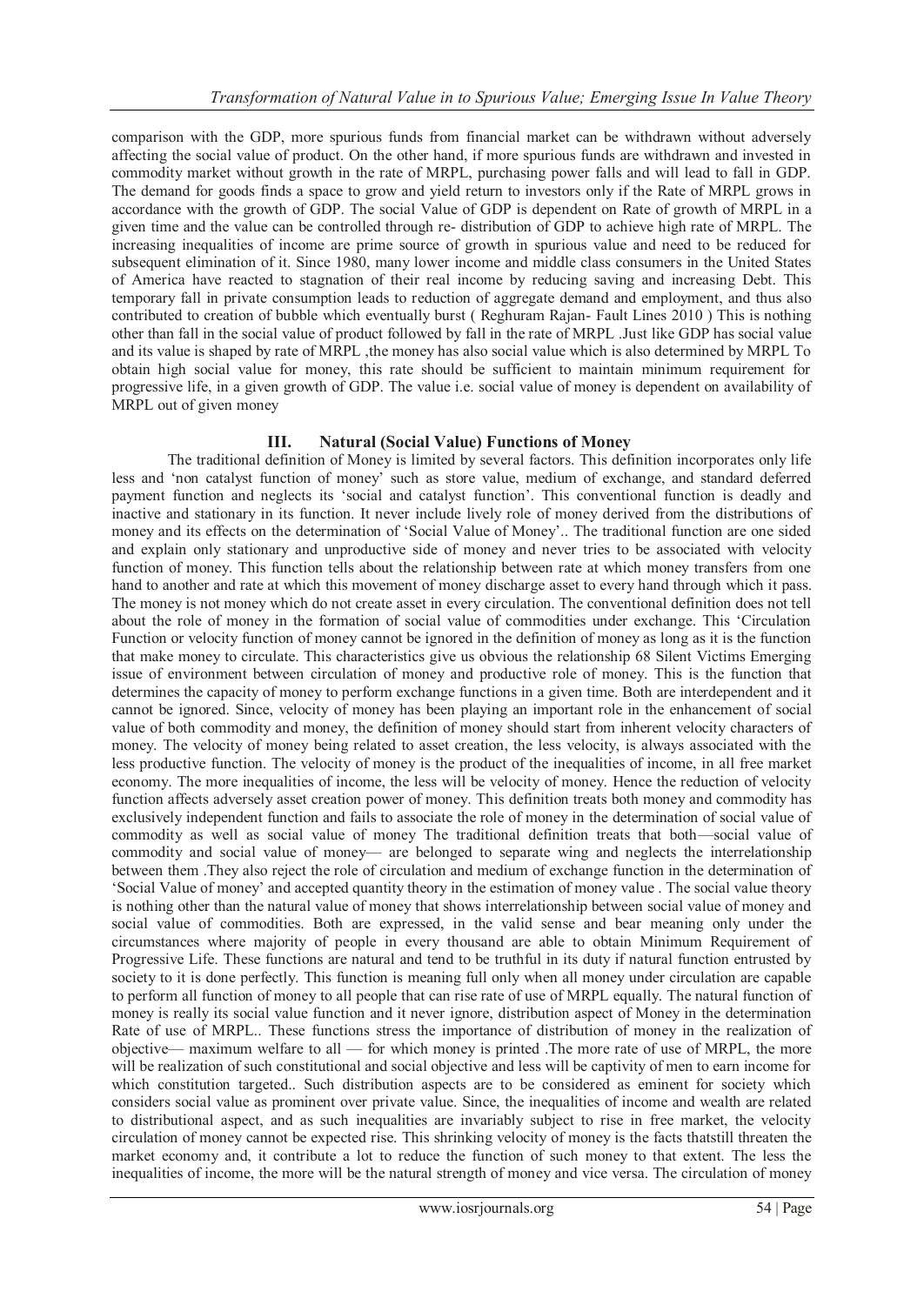is limited by such inequalities and reduces asset creation power of money.. The naturality function of money disappears as and when money fails to render all its function to all people for whom it is minted. The disappearance of in the natural functions of money is equal to reduction in the rate of use of MRPL The more rate of circulation of money in a given time, the more will be the asset creation and medium of exchange function. Hence we can say doubtlessly that money can, perform its Social Value Function if there is the increased rate of circulation. Unfortunately 'the relation of production' in capitalism as Marx told, help very few to accumulate money in the form of asset or wealth leading to reduction in the rate of use of MRPL. Hence the rate of distribution of money is the determinant of the Natural (Social) Value function of money — the cornerstone of value of money. I prefer to give importance to, the distribution of goods in the determination of value of goods as well as value of money and give least importance in the volume of labour in the determination of value of goods .The value of goods is dependent of rate of use of that good and it fall as' rate of use fall and rise if rate of use rise. The rate of use of MRPL goods that can be made possible at existing price is the determinant of value of money. Some economist neglects this distribution function of money generated by its circulation function in the value. For them, value of money — either precious metals- and precious stones — is dependent on value of goods that can be purchased out of it and failed to consider rate of use of MRPL in the determination of value of money. They called any instrument as money if it is capable to perform functions of settlement of debt created by transaction of goods and services and they impute value to goods for society regardless of member of people use it .For them goods having rate of use of — say — one person in a crore of population has been given same value, to society as to that of goods having rate of use95 lakhs in one core of population. In the same manner money has also social value as long as it is circulating with social objective. This is more important since money acquires value from the justice in the distribution of money. The more distributional justice of money, the more will be social value of money and vice versa. This is particularly so as long as value of money, as we presumed, is dependent on the ability to obtain MRPL for maximum number of people estimated at per thousand of population. In such estimation, the value of money rise in proportion to growth in rate of people received MRPL and falls in proportion to moving away from MRPL. In our concept, the statues of MRPL will never be downward flexible and always show upward trend. Such a trend can be seen and became a part of our society so as long as innovation in the production are absorbed by products in the form of arrival of new product in the market and became an integral part of life and became part of MRPL The money is not worth to be called by the name as long as it is fail to be distribute for obtaining maximum MRPL. The definition so far received, never considers justice in the constitutional function relating to distribution of money .To traditional concept, money can performs its function despite it is served for limited people. It is strange to think how money can perform its function while people for whom money is printed are denied from its function and goes out of MRPL . Such definition neglects circulation function of money and subsequent generation of Social Value function of money. For them money may be any good — such as gold, silver, copper, rice, salt, peppercorns, large stones, decorated belts, shells, alcohol, cigarettes, cannabis, candy, etc — that is widely used and accepted in transact ions to settle debt involving the transfer of goods and services from one person to another (John N Smith) .Money cannot perform its duty when it is locked up and ceased the velocity of circulation .According to this definition money can perform its function even when it is locked up and even when there is no commodities in the market and it has value in the absence of commodities. All medium exchange such as notes and coins or any other means are representing substitutions of goods exchanged. Money is not only the material representation of market transaction of gross produce of nation , but also it cannot be separated from market as long as there were goods ready to exchange in the market . For them, money has independent in existence and bears value even without goods in the market. Such definition is truly unscientific. Money either paper or coins that do not supported by proportional gold reserve, does have no value in the domestic market. Such money do not have value without goods are corresponds to them. The Commodity Money such as gold coin or silver coin can derives from value its intrinsic value and acquires value even without goods in the international market as it internationally accepted exchange medium and have no value in domestic market. This 72 Silent Victims Emerging issue of environment proves that exchange function of paper money is derived from commodity for which exchange is conducted .There is no need for money as long as there are no goods and value of money rise as commodities relative to money expands and falls as MRPL rate, generated out of such commodities falls. The meaning of money is derives from goods marketed for sale. In all definition, the representation of commodities ready for exchange is ignored. Any definition excluding the relation between medium of exchange and goods ready for exchange is false and meaningless .The definition such as "money is what money does" includes the function of money such as — medium of exchange, store value functions, and standard deferred payment — cannot be accepted as full fledged definition and fails to incorporate multi linked role in canalizing productive potentials with purpose for which it is minted. Conventional definition lacks the function generated ‗from Velocity of Circulation Function – and subsequent generation of social value function of money formed by MRPL. Such inactive and insufficient definition leads to false conclusion that any devices of exchange that do not circulate and that do not add productive efficiency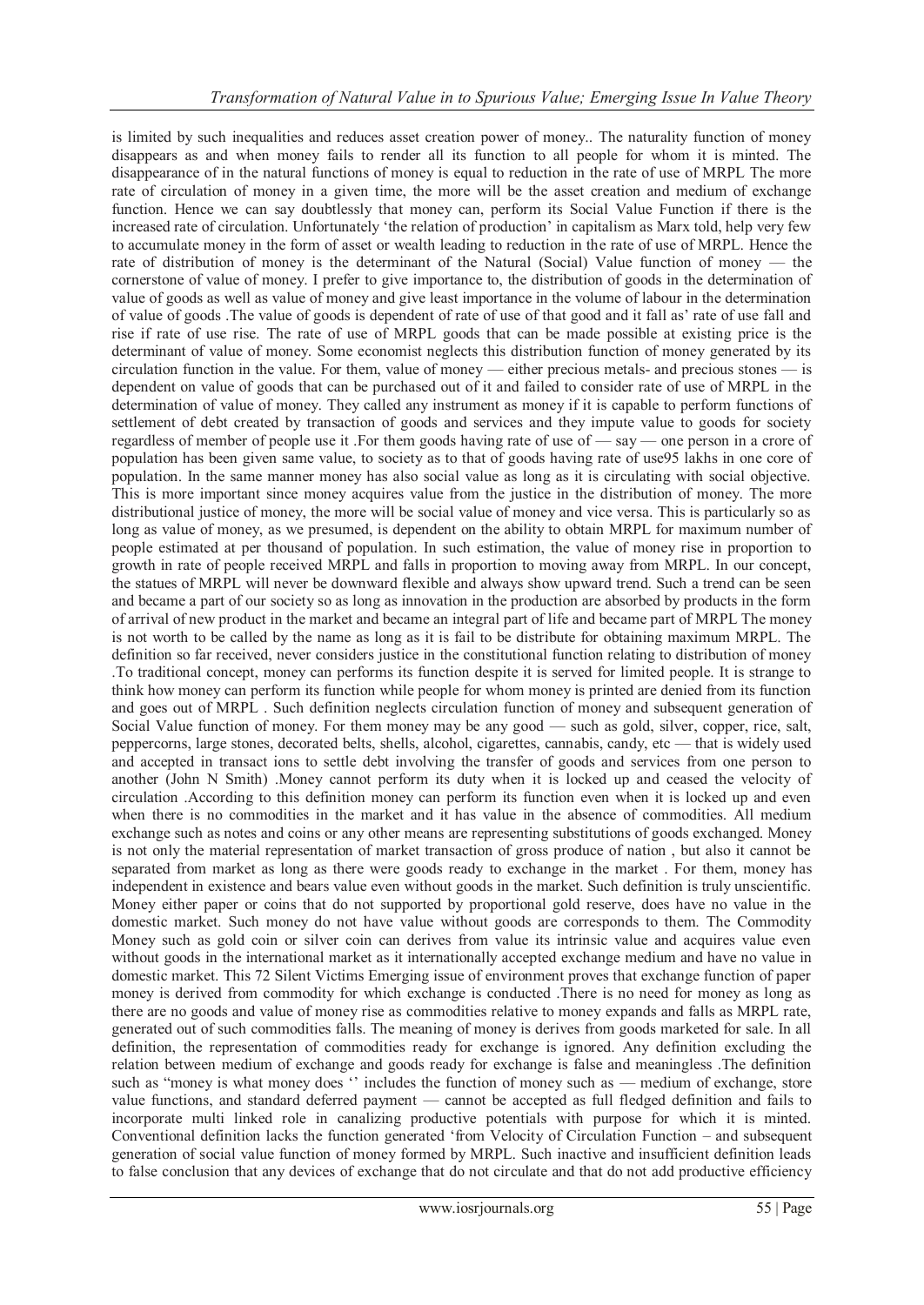and that do not add social value is termed as money.. This function of money is needed to incorporate in the definition of money. Mere exchange of this medium for commodities without releasing stimulation of production of same is not money. Money should have life and blood, through which employment, production should expand and any definition of money excluding natural function is meaningless. The definition such as ―anything that is generally acceptable as a means of exchange and at the same time acts as a measure and store of value is called money" (Crowther) and, "money is anything that is commonly used and generally accepted as a medium of exchange or as a standard of value" (R.P. Kent) has lacks the natural productive functions of money and need to go more further. But unfortunately, all such definition restricted the inclusion of missing link between human labor and environ mental resourcefulness. Such definition is remarkably sparse and centrifugal and leads to wrong conclusion that money is means of accumulation of income and wealth. Money is meaningless as long as it does not possess minimum velocity and potential power to generate incentive to engage business activity .Such definition of money neglects socially alarming situation of diminishing exchange and store value function due to price rise .It is theoretical strait jacket and social injustice. The store value and exchange function of money do isolate the value concept from them and makes basics indifference with social value function and exclude the fundamental and revolutionary power of money in canalizing man power. Money, as by its natural in its functions, has entrusted with social order for re distribution social values and gross produce. Any unit of money should be live in circulation at all the time and generate and accelerate velocity of circulation through transaction .A unit is worthy to be called as "money" if it has sufficient circulation velocity and are capable to generate incentive to business activity that add to Gross produce .A men keeps money in safe locker for a year, without being allows to perform its functions can never be called as Money. As long as money is locked up, it is mere a piece of paper without value. Keep money in idle means restrict them from its entrusted work, It gives discourage for undertaking business. The money can performs its function effectively only when it is possible to use it as a standard deferred payment as a benchmark for specifying future payments for current purchases that is, buying now and paying later for an amount as is determined during agreement of transaction time. This does mean that future payment of, any debt should involves compensation for loss of value because of the rise in price. Such loss of function, against what is expected from money are, really, not worthy to be called as function of money but rather unfulfilled or unrealized function. How can we measure store value function andextent of success maintained in keeping stability of value if loss of value is not compensated? Subsequent on rise in price, this function may seem to obscure and withhold the function equal to loss of the store of value. How can value, of money be measured if the store value function diminishes? The diminish in the value is equal to loss of goods that can be purchased at the time before price rise

The definition of money has been needed to give life and, energy in the transaction process and, must be incorporated this element, and identity such function as superior of medium of exchange function. In post barter period, there is no goods without money and there is no money without goods and however, money is related and interrelated with goods in both ends and goods is life and death matter for money .The goods is everything and release into economy as long as labour and labour power is there and money has only the role of servant. How foolish to discuss the servant neglecting the master. The goods have value without money and inversely money has no value without goods. The definition of money and its function without incorporating character of goods is seemed to be incomplete. The definition of money without telling the goods is partial and hence unacceptable The money circulates between financial institutions without corresponding exchange of goods has mere paper value only and hence spurious ‗The money has function of distribution of GDP among various class who produced it. It is its natural functions. The share of GDP enjoyed of each do not have any association with share of his contribution to it but unfortunately market mechanism determines it and is depend on volume of money possessed and circulates in the economy. In this scene, cheque is not money, as called by contemporary thinkers, unless supported by sufficient fund in circulation and the money that is not in circulation has not worthy to call by that name. In this sense, unless accepted by people, the fiat money or note of debit without intrinsic use value — is not money as long as it lacks productive velocity functions The bank deposit, without circulations is not money .The volume of money possessed determines volume of goods and service that can be grabbed from the GDP by each individual. The exchange function of money, as defined in the definition of money is irrelevant when something of valuable content handed over for settling the debt created by purchase of another equal valuable content. The money being paper or coin of metal, cannot be valuable content and hence not worth to be called as exchange. The coins or paper money are not entitled to be called valuable content because it do not satisfy the condition of value such as irreversible quality, permanent accountability

#### **Value for Money**

The values for money (VFM) are now used synonymously with 'value of money' without conceiving the difference between them and need to analyze separately. This important to understand the function of money, as a medium of exchange and its source of emergence of Social value of money .The VFM is relates to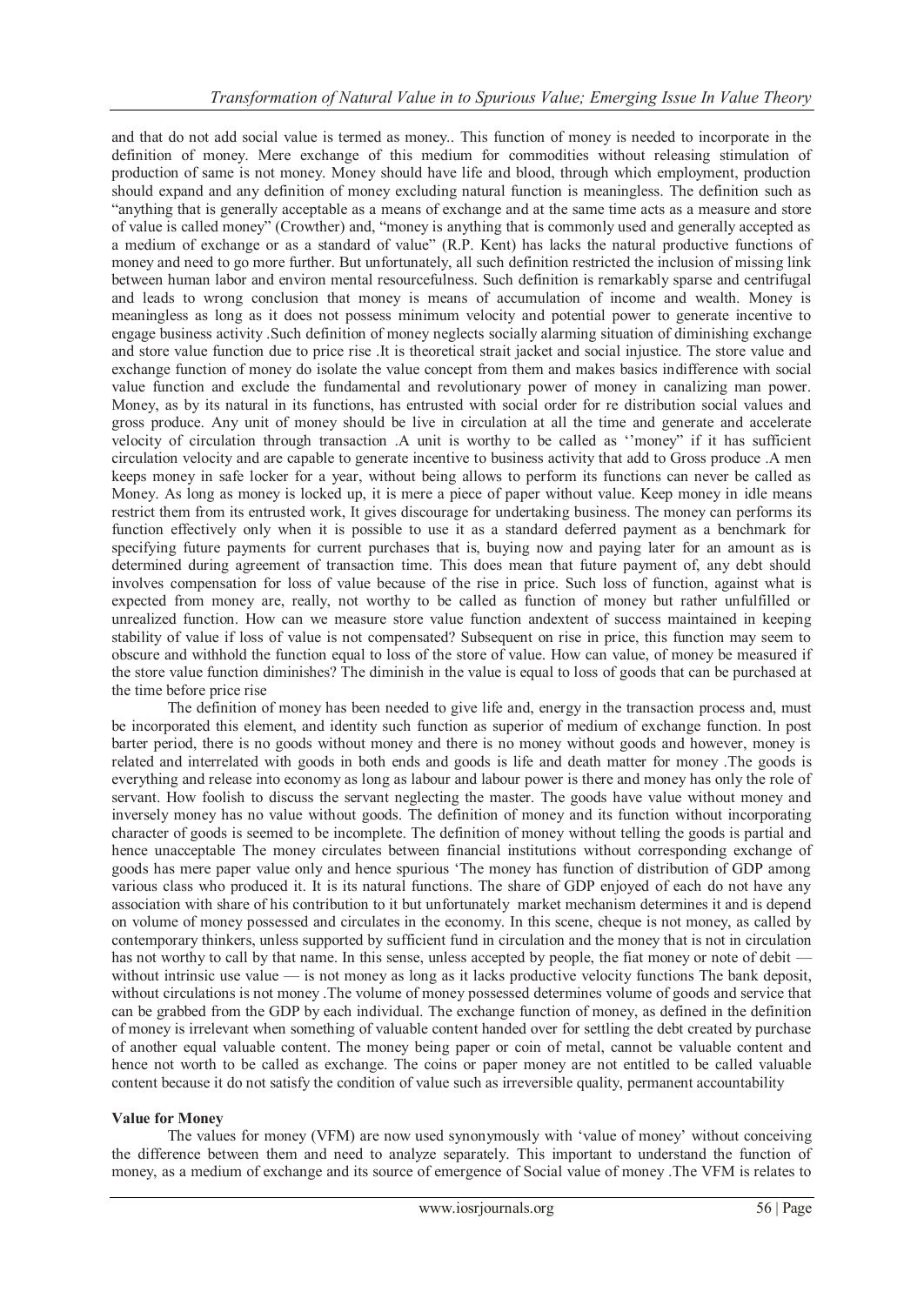effective and economical and efficient utilization of money available, within the budget constraint, in rational behavior, for achieving best result. For assessing of value for money it requires overall result of cost and benefit of investment and weighing and comparing overall cost incurred, without waste .The value for money for Purchasing a Television set is relates to maximum best technology employed in the set, in that time in least minimum price that buyer calculates. A utility derived from every purchase or every sum of money spent Value for money is based on not only minimum purchase price but also efficiency and effectiveness of purchase 76 Silent Victims Emerging issue of environment Many precious items having value to public such as naturally scarce precious metals, gold silver etc have been used as 'commodity money' whose value is equal to value of metal used. The value of commodity money is derives from the Commodity out of which it is made. The commodity itself constitutes the money, and the money is the commodity. The commodities — such as gold and silver— that have been used as mediums of exchange became scarce in supply among non-colonized countries that were not inherited by gold mine or and were sufficient in England because they collected from its colonized nation like India These items were sometimes used in a metric of perceived value in conjunction to one another, in various commodity valuation or Price System economies Some pointed out that the inflation and deflation is the result of unrestricted expansion of such money( paper money having no intrinsic value) for which there is precious metal is required to produce. Money must have given frequency of circulation to have market value. Any unit of money should have value in between one (lower limit) and infinite (upper limit) and can never be zero. A unit of money — whether big or small — must have value, at least by small unit and this value is to run in between one (lower limit) and infinite (upper limit) at any level of price rise in a given period .This value centrifuge from given centre and revolve around it like earth rotate sun and any of body revolving around it will never goes to sun Such, revolution of value around the lower limit, but never moves in to it, determine the value. The paper money or fiat money do not have instinct value of its own and acquires value from the goods. But goods acquire value from the labour or from average socially necessary labour, as Marx said. Hence the value of money should be equal to value of Goods Marketed. Marx theory of Money is based on

the Labour theory of value.

Commodities are exchanged each other against money in proportion to socially necessary labour requi red to produce it The variation of value of money subsequent on the rise in price do not express fall in the socially necessary labour and it may remain unchanged, but value falls There has been ambiguity in meaning; generally accepted thought of this riddle concept is that it does relate to something good that anticipated being perpetual in nature. However the re definition of this term should be, touched of human face, and which has prime importance especially in the contest of explaining value of money. Hence I devote peculiar attention to define value especially in the contest of explaining the store value and exchange function of money. To some Money is legal tender instrument — generally consisting of currency and coin. — used as medium of exchange to settle debt and for performing store value function to be used in future. Money is often synonymous with cash, including negotiable instruments such as checks. Can money the store it value in its stabile manner and renders same goods and service in future period out of given volume of money? To yield the benefit of store value function, money must possess power to protect its value in exchange as it is and exchange should be shield by stability character. As long as money, except in Gold standard, fails to keep the value and holder of given money in cash has to face the issue of evaporation of its value like water evaporates in heat A man 'A' who hold cash in hand for Rs 1000 in 1998, by which he can purchase 100 kg rice then, do not mean that he can purchase same quantity of rice in 2010 He may can obtain 50 kg only. This means that 50% of value of money evaporates without conferring any benefit and reduce medium of exchange function equal to loss of value. The store value function is Master function of money since all other function such as medium of exchange, standard deferred payment function are generated from it The money may be paper or a coin or any other instrument with physical entity and commonly acceptable and it is authored by central government to settle debt created out of grabbing portion of GDP for personal use .Money can be a social instrument designed by government to establish claim over goods and to establish private control of goods produced by society as a whole. Marx defines money, the general equivalent of value, as a commodity. According to Marx, the exchange value of a commodity is merely the proportion in which use values of one sort are exchanged for those of another sort (Marx 1867a: 13, 23.Marxian concept of money is related to expression of value of commodities. A significant number of contemporary Marxist authors defend the point of view that Marx's theory is compatible with noncommodity forms of money (Lipietz 1983; Foley 1986; Reuten 1988).The money cannot be commodity and its value is not equaling of labour value contained .Since its value depends on external factors such as illusion and anticipation, its value is artificial and temporary and disappears to the extent subjective valuation. The value of commodity to society never changes similar to money whose value changes according to illusion, uncertainty and expectation. The money is treated as inconsistent with commodities and two were treated separately in isolation of sociological character. The social character of money, is found to be erected out of illusion which spurious in comparison with the goods whose value is camouflaged by useless paper. Does all money lying in bank or cheque without sufficient fund in bank can be treated as Money?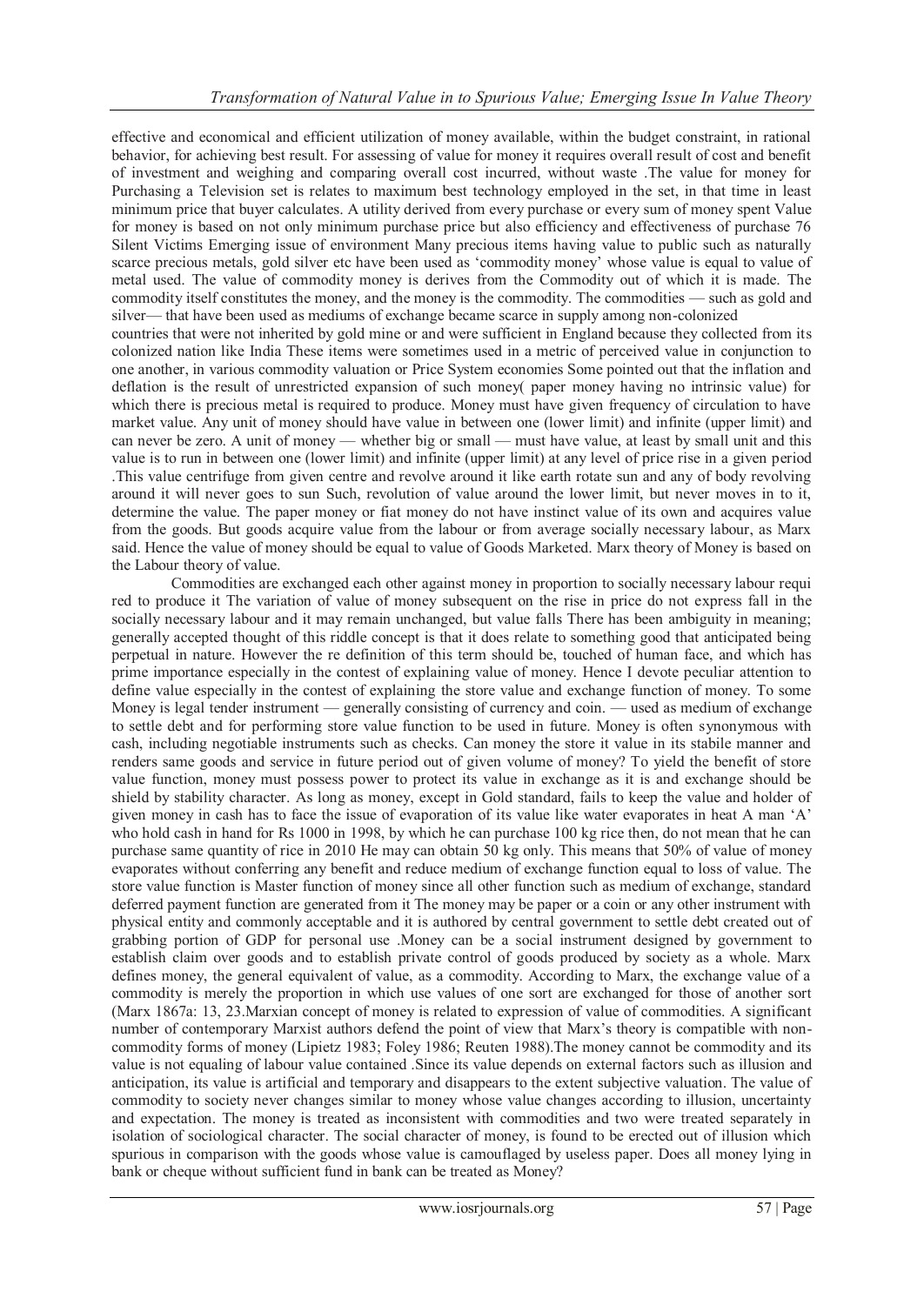It is foolish to treat that money unsupported by sufficient goods as money. The money unsupported by Goods is spurious money. Such definition should covers all spheres of life including socio and economic life of human that should points to worthwhile situation, with definite destination, and that should accept for public merit. The concept 'value' must be defined in its real sense of social responsibility, for which we should neither be selfish nor be inhuman and it should contain humane face. Such social approach is inevitable for an economist is concerned as long as he is committed to society and it must be 79 K. Satheesh Babu bases of all value theory whether social value or economic value etc. The Value, in whatever meaning, cannot be an unworthy quality of our life and it is a principle or standard quality considered worthwhile or desirable state of situation which is required for avoiding ridiculous state of affairs of our life. The social approach, in the definition of value and value of money — which need not to tell — is need of time. History cannot for give us and pushed out in to waste box if ignore the value of money decided by majority and if subjective valuation method is accepted for determination of money value. The value acquires strength when it began to diminish and it is permanent quality lying in between zero and negative and it will not come into discussion while it is rising. The positive value is the requirement for which we are fighting. Value is necessary requirements for bringing hedonistic and justice full way of life. This is a worthy full and legitimate vow that is longed to be permanent state. But often these values deviate downward and became more and more eroding affairs from way of our life. In economics the value bears wider meaning and covers use value and exchange value and labor value and money value etc .Here we discuss money value. The definition of value, without human face never can establish its own identity. Such definition has also affected the theory of value of money developed by JM Keynes, and Irvin Fisher and diverted to one sided approach rejecting social approach. The measurement of ‗value of commodity which is based on labour are significantly varies from that of ‗value of money' which is based on 'rate of consumption' and it is different all dimension. Both of these concepts have two extreme meaning.Some classical economists like David Ricardo has more or less succeeded to some extent and incorporated role of labour to overcome the ordeal from marginalist thought of subjective valuation and after it more specifically Karl Marx give labour oriented method used to measure the value of commodity. But Karl Merger Jevons and Marshal — marginal economist — give psychological and subjective factors in the determination of value of commodity.

In this work I attempt to prove neither price level nor volume of commodity available for sale nor does quantity theory of money have a role in the determination of value of money. Instead of it pattern of the distribution of goods among people representing majority can be best way to determine value of money The main function such as 'store value' and 'medium of exchange' functions remains to history and can never performs as long as money became a commodity for which the price is determined by free market. Gold coins — an example of commodity money— has intrinsic value equal to the value it contain and illusion, uncertainty and anticipation cannot change and as such this money never create spurious value , as generated in financial market .The money is financial instrument, either gold coin, or legal paper, notes , with frequency of market value given velocity of circulation and, live in circulation giving stimulations for production and capable to use as settling debt created for appropriating benefit of GDP. The money is financial instrument or exchange media, either coin or motes or both, live in circulation having given or minimum productive velocity of circulation used to settle debt in exchange or in the enjoyment of part of gross produce as well as increase in employment utilizing natural resource.

#### **'Natural Value' (Social Value) of Money**

The term 'value' — to incorporate it to society as a whole— must be understood, in wider sense if we want to eliminate socially, injudicious approach in the analysis of value. The 'value concept' that discusses as a subjective phenomenon in isolation with society and or that discuss without accounting their in come, rate of use of goods and minimum requirement of progressive life is non plebiscite and leads value concept of economics to lethargy science .Such discussion without inclusion of 'social value' aspect will lead to false conclusion resulting to false advice. How can we be calculates the value on individual bases as long as Men being social animal and his interaction will result information of social value? The individual interest which cannot fee from bondage from selfishness is most often come against social interest as Marx quoted. The study of subjective value is equal to negligence to social aspect and acceptance Lucifer for self interest realization The total value to society should never been estimated as summation individual values taken as whole. Such value estimation is based on 'marginalist 'view of subjective and psychicanalysis. It was introduced by Carl Merger and William Stanly Jevons vide their ‗subjective value method;' and but has failed to estimate social value by such approach. Because total of individual values is, most often come, against social value andoften contradictory and defame social interest. Money, like commodity has social value and search of this value is prime responsibility of economist study on value. The value of product, as that of Marxian concept, has been determined byaverage labour hours required for the production of that product. Similarly value of money is not subjective and it has social aspect and value is generated from society and it cannot separate from social value imposed up on money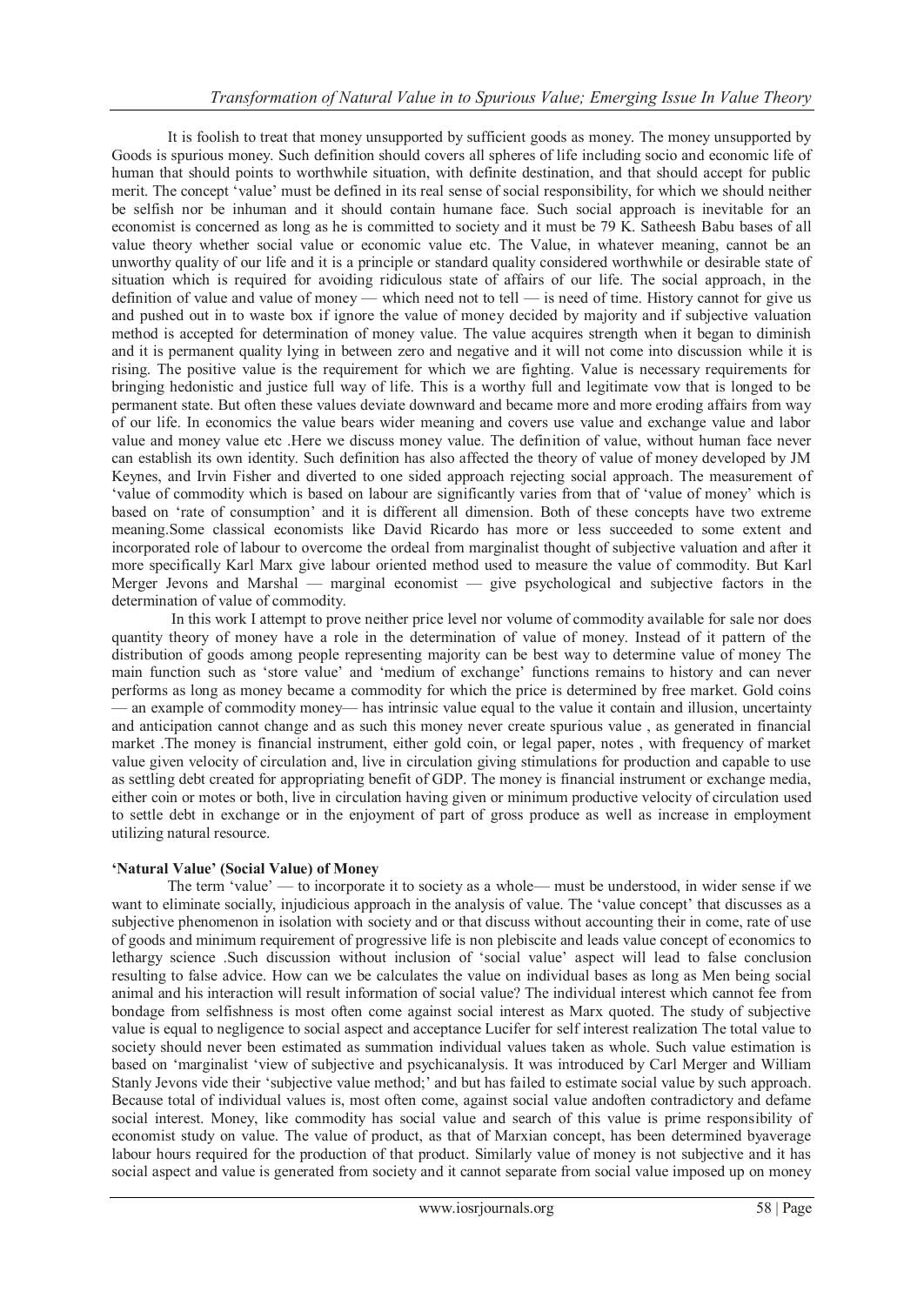generatedfrom distribution of money The term 'value 'in economics has been interpreted from physiocratic period onwards and has been defined incur porating ‗time element' and ‗labour force' and scarcity element as a determinant of value and there was no consensus of opini on. Quesnay and physiocratic writers of 1750 and-1760 were observed that value is extracted from agriculture labour. Adam Smith (1723-1790) asserts that labour, all source, either manufacture or service or industrial field, is the real measure of exchangeable value of all commodities .David Ricardo (1772-823) attempted to construct a political economy consistently cent redup on labour theory of value. But, according to Marx, workers sold not labour itself but labour power to create value .

Marshal, never mentions word value and said that and differed mainstream of economics to prove that demand and supply side jointly determines price( value to him). JS Mill(1806-1873) rejected labour theory of value and incorporated all factors brought to production process contribute for formation of value( principles of political economy), Jevons — subjective economist — emphasized 'time element 'The subjective theory of value — denialof intrinsic value — supports the inference that all voluntary trade is mutually beneficial and the state of mind of user determines value than labour. An individual purchases a thing whenhe feel that the goods has values more than the values of money he offers in trade; otherwise he wouldn't make the trade., He would keep on purchasing the thing he values more highly as long as value confers by goods under purchase provide benefit equal to or greater than the value of exchange. Likewise, the seller agrees to trade only if he values the good less than the price he receives. In a free market, both parties therefore enter the exchange in the belief that they will receive more value than they transfer to the other party. The subjective theory contrasts with intrinsic theories of value, The labor theory of value] which holds that the economic value of a thing is contingent upon how much labor was – necessarily - exerted in producing it - under the condition, however, that this "thing" has a use value. For example David Ricardo said, "The value of a commodity, or the quantity of any other commodity for which it will exchange, depends on the relative quantity of labour which is necessary for its production, and not as the greater or less compensation which is paid for that labour."David Ricardo viewed the role of labour and Karl Marx give Labour value theory in scientific line and gives human face in it and found that any attempt to do so will lead economics in to dismal science .Either labour value theory or subjective value theory is reliable and cannot determine the social value of money .Veblen (1899-1953) has deviated such orthodox definition of money and its value and approached in social value aspect (Thorstein Veblen.. Theory of the Leisure Class) There are many essays on quantity theory, velocity of circulation, inflation etc ,but there were no theory regarding the social value of money especially in the contest of basic needs of people. Modern economists like Pathinkin and JM. Keynes has used liquidity approach — which is based on quantity theory to measure the value of money. Unlike value of commodity as all of them agreed that, the value of money has separate entity and it cannot be determined by price level. The value of money is neither depend on labour spent to produce it nor it does relates to subjective and marginal approach .It has social base and derives from ‗velocity of exchange function of money' (rate at which quantity of money in circulation passes through the people representing middle class in a given time and make them to enjoy MRPL — same extent — of people) among majority and whose share received from the net growth of GDP. No precise definition is given to the value of money. Yet there are various interpretations are given regarding factors that deter mine the value of money in a given time and to compare to that of another period. One may feel that the variation in the value of money is the difference or gap created by changes in the purchasing power of money due to rise or fall in the general price level in the definite period.

The price maybe compared as retrospection, with that of another period. It is not quality. It is loss of or gain of purchasing of money in comparison with another period. In our concept, the value of money is decided by ‗rate of service of money received by each thousands of people from the given money. To obtain high social value for money, this rate should be sufficient to maintain minimum requirement for progressive life, in a given growth of GDP. The value i.e. social value of money is dependent on availability of MRPL out of given money .The rate of use of GDP possible out of given money is also important in this respect and the rate of use of GDP should rise to maintain MRPL. Let assume that total money in the circulation is Rs 100000 and total population in the country is 1000 — the average money received by each thousands of people is Rs 100. This does not mean that all people do have 100 each. Some has 150 and others have less than 50. If Rs-100 is needed for maintaining minimum requirement of progressive life, and if 75 % of this members are receiving income equal to or more than Rs 100, then the value of money is high for them. The social value of money is equal to rate of growth of availability of MRPL out of given change in the average incomefor each group of thousand .If 80% of people can make use of MRPL after change in the price, the Social of money is equal to 80% .Such nation can be called as nation of high money value. If things are reverse in a nation, such nation is needed to call as nation with negative Money Value. If given change inthe price can make them to obtain MRPL at 50% of people in the rate, instead of 75% earlier, such change is leads to negative social value of f money. In another example let us assume that in 2005, preciously 135 members out of 1000 members are able to maintain MRPL at inflation rate of 5% and, after growth in percapita income and employment, the rate has increased to 155/1000 in 2008 at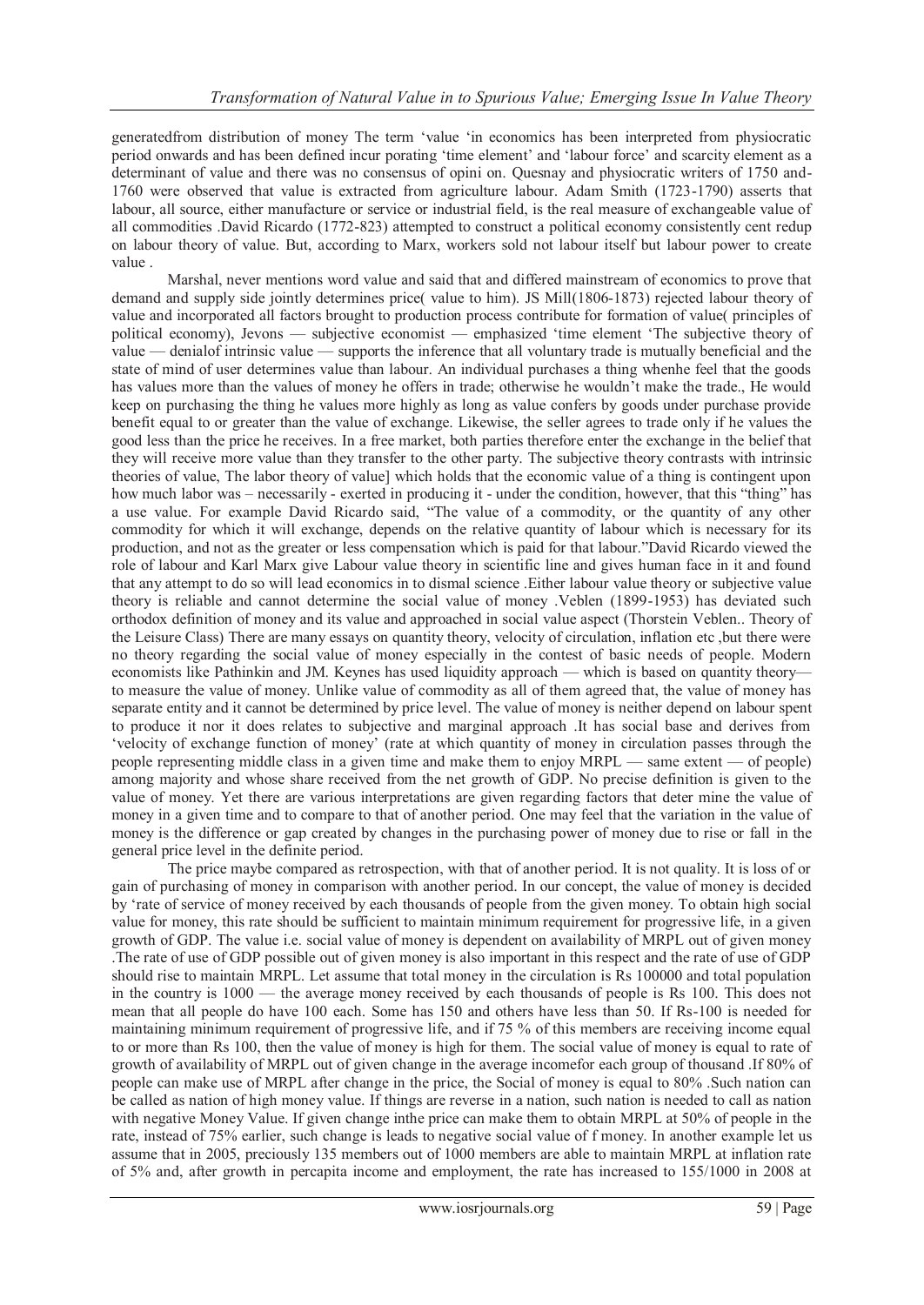inflation of 6% .This means that rate of use or function of money has categorically raised to 155 instead of 125 earlier in 2008 and this is took place despite there is increase in the inflation rate and value of money rise corresponding to growth in MRPL. The value of money estimated by price level and quantity of money in circulation is ignominious for economist of welfareeconomics .The value of money is not determined by single parameter such as rate of use. But MRPL and growth in the quantity of money can be an important in the determination of social value of money than quantity theory. The social value of money is different from private value and should not compare. The social values of money are dependent MLPL and it never dependent on inflation and rather depend on spurious value generated out of inflation. The rise in the price without growth in GDP and without growth any net addition to value on the product- after innovation – there appears spurious value. If MRPL falls, social value of money falls even in the absence of inflation. If MRPL rise after the innovation of technology on product which results in the arrival of new products, and percapita income remain unchanged the social value of money falls The MRPL is tendency to rise and never show downward flexibility. If MRPL rise without corresponding growth in percapita income, the social value falls The MRPL never falls and it tent to rise in as long as new product came in to being and became inevitable part of life .If MRPL falls, which does not happen in real world, the Social value of Money fall. In real World where innovation in the production change way of life faster, we cannot anticipate the fall in the social value of money and the MRPL has tendency to rise and never show downward trend. The MRPL and subsequent Social value of money is dependent on growth of per capita income among people representing majority .If MRPL rise, without corresponding growth in the per capita income of majority of people, the social value of money falls. The rise in the price level, is accompanied by growth in the per capita income the social value of money cannot fall The correlation between GDP and Rate Use is important in the analysis of Social Value of money. The whole GDP cannot be included in the list of MRPL because it may contain luxurious items and semi luxurious item. Only the item that became part of life, as a part of progressive life, are included in the list of MRPL. The portion of GDP that covers MRPL is core of GDP that determines the Social Value of money .The portion which is not necessary and used as luxury item , but that can be ceased from the consumption without any adverse effect on progressive life is Spurious part of GDP for MRPL is concerned . If GDP rise, the rate of use of MLPL should have to rise correspondingly and it is necessary condition for risingsocial value of goods. But the situation in reverse and the increase in the rate of use is not necessary condition to have corresponding growth of items of MLPL. The accumulation of income in few hands and growing inequalities of income reduce rate of use of money and reduce social value of money .The production and use of GDP are belonged separate component. The tragedy is that GDP arethe result of all section of people but its uses are exclusive right of income class or related t The GDP, as we know, is sum of goods and services, marketed for sale, excluding imported goods and its value is not dependent on the quantity of goods exchanged in the market or total goods produced .It is not the quantity of goods and service produced in the country that determines the social value for money. Though the quantity plays a significant role in the social value product, the rate of use of money among various segment of people, has occupied a dominant part in the determination of social value of money. The volume of GDP and its Rate of Use simultaneously determines the Social value of GDP .If GDP rises and Rate of Use falls, the social value of GDP never rise and vice versa. On other side, if GDP rise by 10% and Rate of Use determined by MRPL is rose by only 5%, then Social value falls by 5%. But remember that, if GDP falls by 10% and Rate of Use rose by15%, then such growth of social value, which is not proportional, does not lead to growth in social value and it rather results in less proportional growth in social value than actual growth in the rate of use. In order to achieve higher social value of GDP, the Rate of use should grow more than growth rate of GDP. The growth in the technology has vital role in the expansion of production. But it is foolish to conceive that advance of technological innovation in the products determines the value. But the process by which gross domestic product is distribute between people in more equally and create demand for goods from all those who is in need, is important role to be decided by the Government of democratic set up. It is indicator that decide social value The money value is neither depends on demand and supply of money nor on level of price or inflation. In other words the money value is depends on 'product population ratio' than quantity of money in circulation which in turn is determines by velocity of circulation of money. The value of money is dependent on number of people per thousand can enjoy this MRPL, which in turn depend on product population ratio. The social value of money is, I think, the most reliable scale for estimation progress of nation The value of money is related to price level and, quantity of goods available for sale in the market, The value of money can't be interpreted with price level and the same changes according to price level The value of money has been interpreted in many ways and some of which relates to price level, and others connects it to subjective estimation of inter personal comparison. The value for money cannot contain in the money andpsychological factor is important. Some argue that such value is dependent on total volume of goods marketed for sale in relation to total money in circulation In economics the value of money is, inseparably relates to rising price or inflation and it is a situation before and after rising prices. The range of value — purchasing power, which is running in between these two extreme periods, is the value of money. If price of 1 kg wheat rise from Rs 5 to 7, the buyer can able to purchase less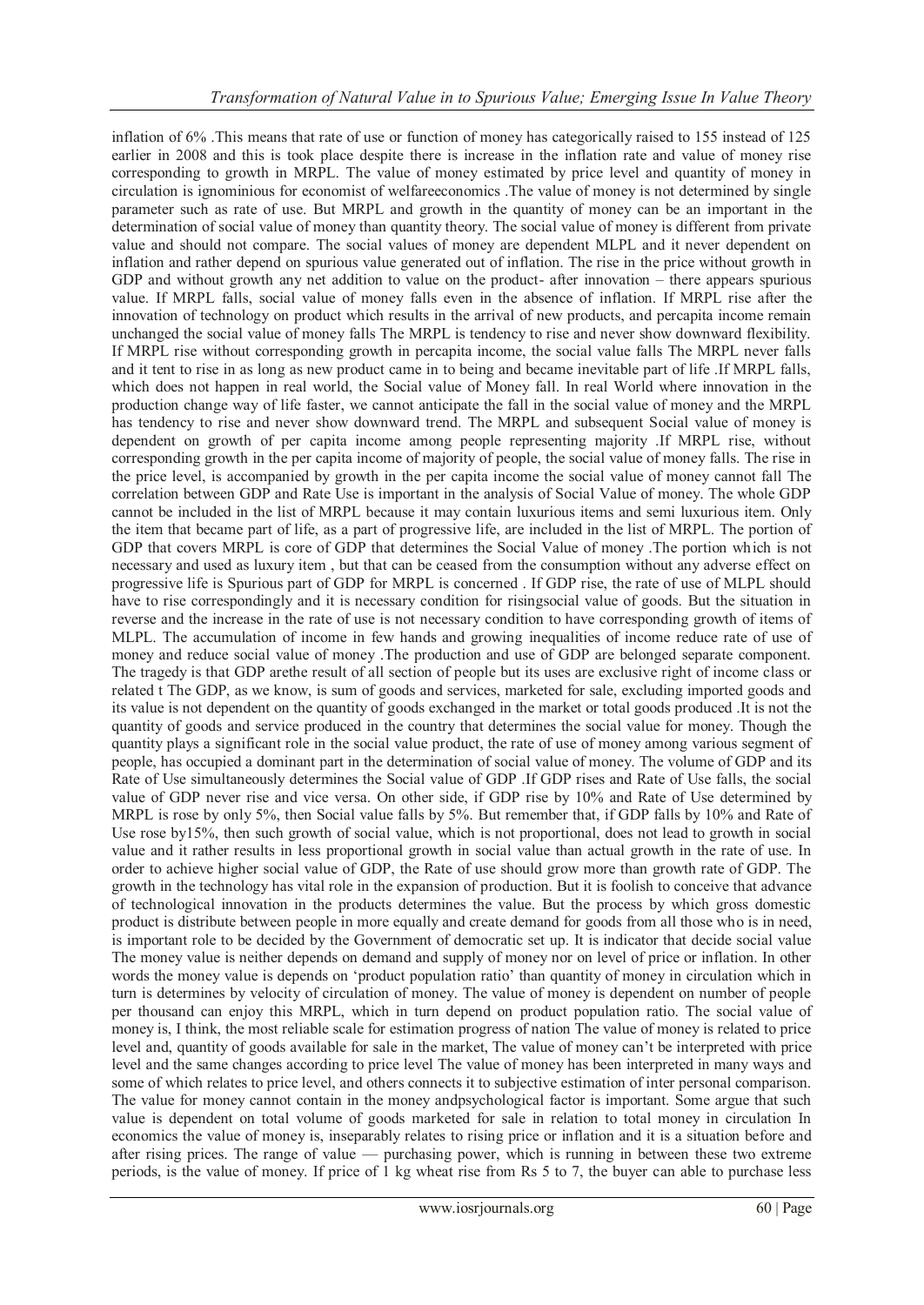than 1 kg of wheat out of same money of Rs 5 after rise in the price. The value of money, contrary to classical and Keynesians assumption, cannot depend on price level. Such value is depen ding on rate of usage of money. The money never, by itself, determines its value. The goods is produced in search of money and people who wants to purchase the goods out of money can act an significant role in deciding value of money. The ratio of money to people determines usage rate of money Thus the Natural Value of Money (NVM) is related to Rate of Use of money' as well as velocity of circulation of money in given time. It has no relation to intrinsic value or to non intrinsic value. It is depend neither on psychological nor on price income relationship. The social value of commodities such as Diamond or wheat is determined by the commodities which are used by larger number of people. In the same way, the social value of money or NVM is determines by Rate of Use of money. The usage rate is number of people in given thousand of population can make use of money in the circulation to maintain Minimum Requirement of Progressive Life .In this case the wheat the commodity that uses by majority of people and it has high social value than Diamond .. However natural value of money is similar in many respects. It depend on how many people can able to use of the money which put in to circulation as a common property — the everybody has equal right to use the property .It is the natural objective under which money is printed Just as value of commodity , as I have said, is determines by number of people per thousand makes use of such commodity instead labour content in that commodity., Similarly , the value of Money is determines by number of people per thousand can make use of the money to maintain Minimum Requirement of Progressive Life .There is no value for money when it is not used. The greater the number of people can enjoy the use value f such money, the greater is the value to people. The actual ratio of money to commodity determents the value of money The value of anything, for society as a whole, cannot be dependent either on labor or on subjective attitude of the user. Marx finds an solution to it and takes averages of labour hours to determine social value of commodity The average labor spent for the productions determines value of goods .This quality give money separate identity of its own and it has no existence of its own without good and that give blood and life money, in turn, it is capable to determines the value of goods in the market. The value of money is not relates inherent quality of money and it is determined by quantity of the product that can be purchased out of given money and is not subjective quality and it that exhibits irreversible and uncompromising quality of accountability to the society and it is not entitled to provide subjective benefit. For money, social value is important because value of money is subject matter of society. In this sense the outward factor that shapes and determines value is need to be excluded in the real value for society. The macroeconomic vision of value — put forth by JM Keynes and Karl Marx — highlighted the possibility of accumulating artificial value and questioned the role of uncertainty, illusion, anticipation, people's apprehension of worth and finally demand and supply factors, in deciding the value. Such a vision appears and misleads us if value estimates by external factors The social value of money is tells the relation between service of money received by each men per thousand of each group of population to maintain minimum requirement of progressive life and average product available for sale in a given size of population in the market. The social value of money is nothing other than Rate of Use of money. Like the rate of use determines the social value of commodities, in a given time — number of times and number of members per thousand of people uses a given commodities to keep MRPL, the social value of Money is also determined by Rate of Use of money. The rate of use of money falls when it concentrates in few hands and it continues to fall as long as an inequality of money increases. The rate of use of money is the number of times money travels from one hands to another .The velocity of use or velocity of circulation of a given unit of money among lower income class – constitute majority — determines its social value. If money is circulating or using among one or two percent of people, the value of money losses to the extent 99 and 98 % of people (I) The rate of use is dependent of money which, inturn, is depend on Growth of GDP and supply of money correspond to .Thus the value of money is dependent on quantity of goods marketed for a given size of population who demand it to meet progressive requirement of life. Since goods are to increase in according to progressive requirements of every size of population, 10% growth of population requires more than 10% growth of GDP and more than 10% of money supply(2) The value of money is , to great extent , determined by growth of middle class. But unfortunately middle class are vanishes either in to lower income class — very larger percentage — and or in to elite class — minority class. This disappearance reduce percentage of lower income class which, inturn, reduces the rate of use and accelerate diminution of social value, in spite of goods are marketed in large quantities The Rate of use is determined by growth of middle class but eminent economist including, Milton Friedman, fisher and Steve give least importance to Social Value determined MRPL. It is diminishing alarmingly recently after 1960.Such attitude is purely bias. The more growth of middle class, the more will be the Rate of use or consumption of MRPL and, the more will be Social Value of money .The most disappointing event, in USA occurred in the course of middle is the disappearance of middle class in to very low income class. The bulk of America's middle class wealth was tied up in their homes and rate of use of various commodities do not satisfy the requirement of MLPL and social value of money falls. When the real-estate market wiped, all of this net worth is virtually out, and the middle class was essentially decimated. Moreover, the faith in the American economy which is depend on growth of middle class, has been shattered and rate of use of MRPL falls